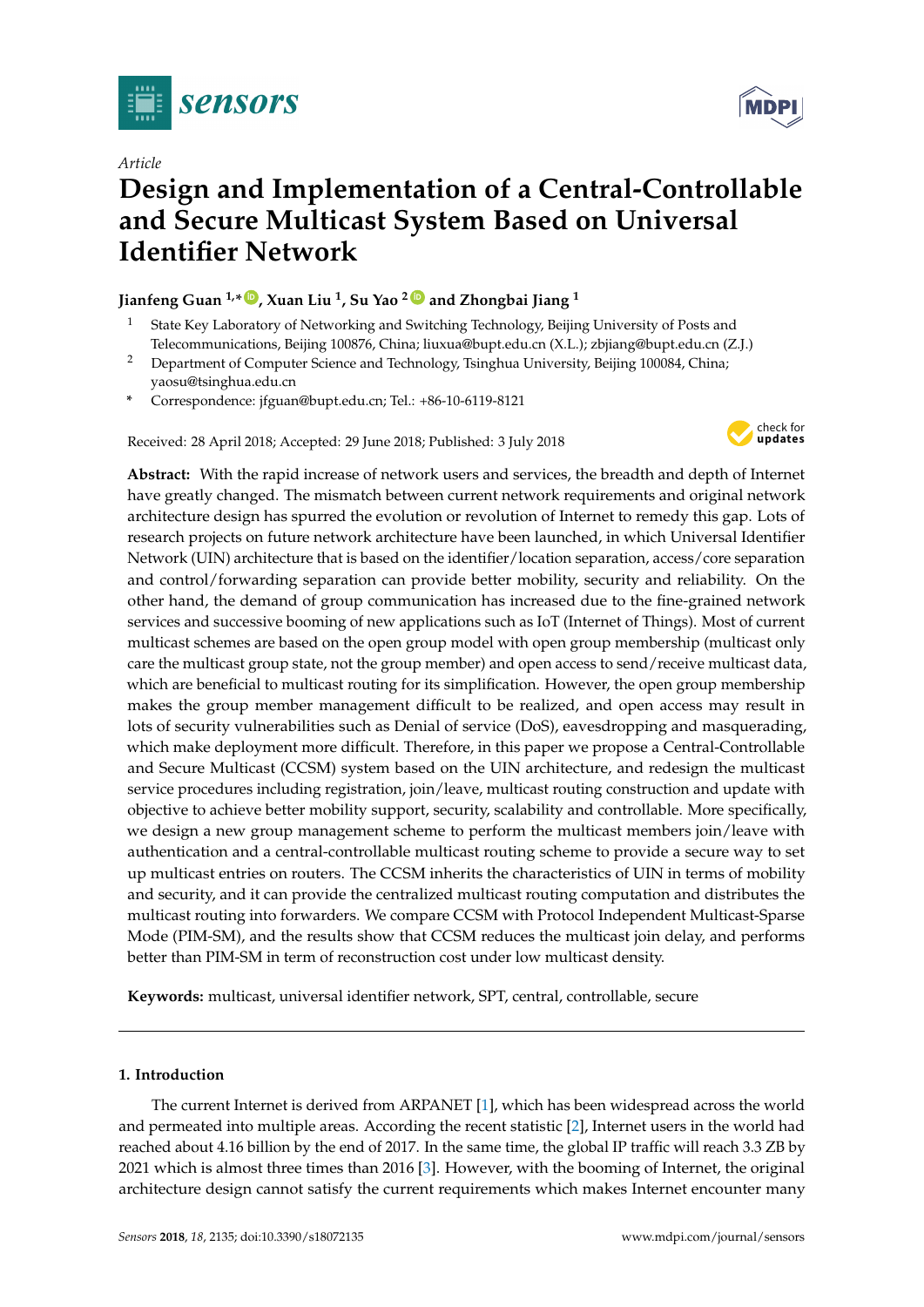unprecedented challenges such as poor security, low mobility, and high energy consumption [\[4\]](#page-18-1). Besides, the original Internet is designed for a trusted environment with a small number of hosts which are usually from specific organizations and departments. While after 50 years development, with booming of various network technologies, the connotation and denotation of Internet are in the evolution. More specifically, the Internet terminals have shifted from traditional personal computer, notebook, tablet computer and smart-phone to more general things such as various IoT devices, and the Internet services have extended from text-based applications such as web and email to rich media such as live video even Virtual Reality (VR). At the same time, the demand of IP address is also increased greatly which speeds up the transition from IPv4 to IPv6. These shifts are spurring the evolution and the revolution of Internet architecture in terms of mobility, security and scalable. Therefore, lots of future Internet design schemes were proposed in the past several years aiming to alleviate these challenges.

The most recent research has shown that the root causes of current Internet problems are so-called triple bindings, which are resource/location binding, user/network binding and control/data binding [\[5\]](#page-18-2). As an representative evolution scheme, Software Defined Network (SDN)/Network Function Virtualization (NFV) is designed to separate the control and forwarding, and decouple the hardware and software, which has been considered as a key technology in 5G core network to provide the programmability [\[6\]](#page-18-3). SDN/NFV adopts the softwarization idea to set up network in a software way which is beneficial to network setup, operation, upgrade and management. On the other hand, the revolution schemes such as Information Centric Network (ICN) [\[7\]](#page-18-4) suggest that Internet should been replaced by clean-state network architecture that takes the information or content as the basic element of network replacing the IP address. ICN aims to decouple the mapping between resource and location, and it introduces the in-network cache to improve the network performance.

Different to SDN and ICN, Universal Identifier Network (UIN) [\[8](#page-18-5)[–10\]](#page-18-6) divides the network protocol stack into pervasive service layer and infrastructure layer, and introduces four identifiers and three mapping mechanisms to decouple the triple bindings. The pervasive service layer consists of virtual service and virtual connection, and it is responsible for session, control and management operations of various services. The virtual service introduces the Service IDentifier (SID) to describe and present various service, and virtual connection provides the various connections identified by Connection IDentifier (CID) for services through the mapping between SID and CID. Based on the SID-CID mapping, UIN decouples the resource/location binding. The infrastructure layer divides the networks into virtual access and virtual backbone. The virtual access is noted as access network, which is designed to handle massive accessing of isomeric users, and adopts the Accessing IDentifier (AID) to identity the various terminals. The virtual backbone is noted as core network, which consists of various network devices and adopts the Routing IDentifier (RID) for routing and data forwarding. Based on this access and core separation mechanism, UIN decouples the user/network binding, and introduces control plane and forwarding plane to decouple the control/data binding. UIN is a promising schemes which has been evolved into Smart Identifier Network (SINET) [\[11](#page-18-7)[,12\]](#page-18-8) and applied in multiple domains such as vehicular communication [\[13–](#page-18-9)[15\]](#page-18-10), satellite-terrestrial networks [\[16\]](#page-18-11), wireless sensor networks [\[17\]](#page-18-12) and smart grid [\[18\]](#page-18-13).

Figure [1](#page-2-0) shows the basic network architecture of UIN. As for infrastructure layer, it is composed by three planes including control plane, forwarding plane and user plane. The control plane consists of various control functions, and the basic UIN architecture mainly contains the Authentication Centre (AC) and IDentifier Mapping System (IDMS). AC is responsible for authenticating the attaching users, and IDMS is in charge of the mapping between AID and RID. The forwarding plane consists of access network and core network. The router in core network is called Core Router (CR) and adopts RID as the identifier, while the router in access network is called as Access Router (AR) and uses AID as the identifier. Therefore, there are two addressing spaces in UIN. The user plane consists of various user devices which attach to different access networks. Each device connected to access network will be assigned an AID, and performs the authentication procedure with AC at first. After that, IDMS will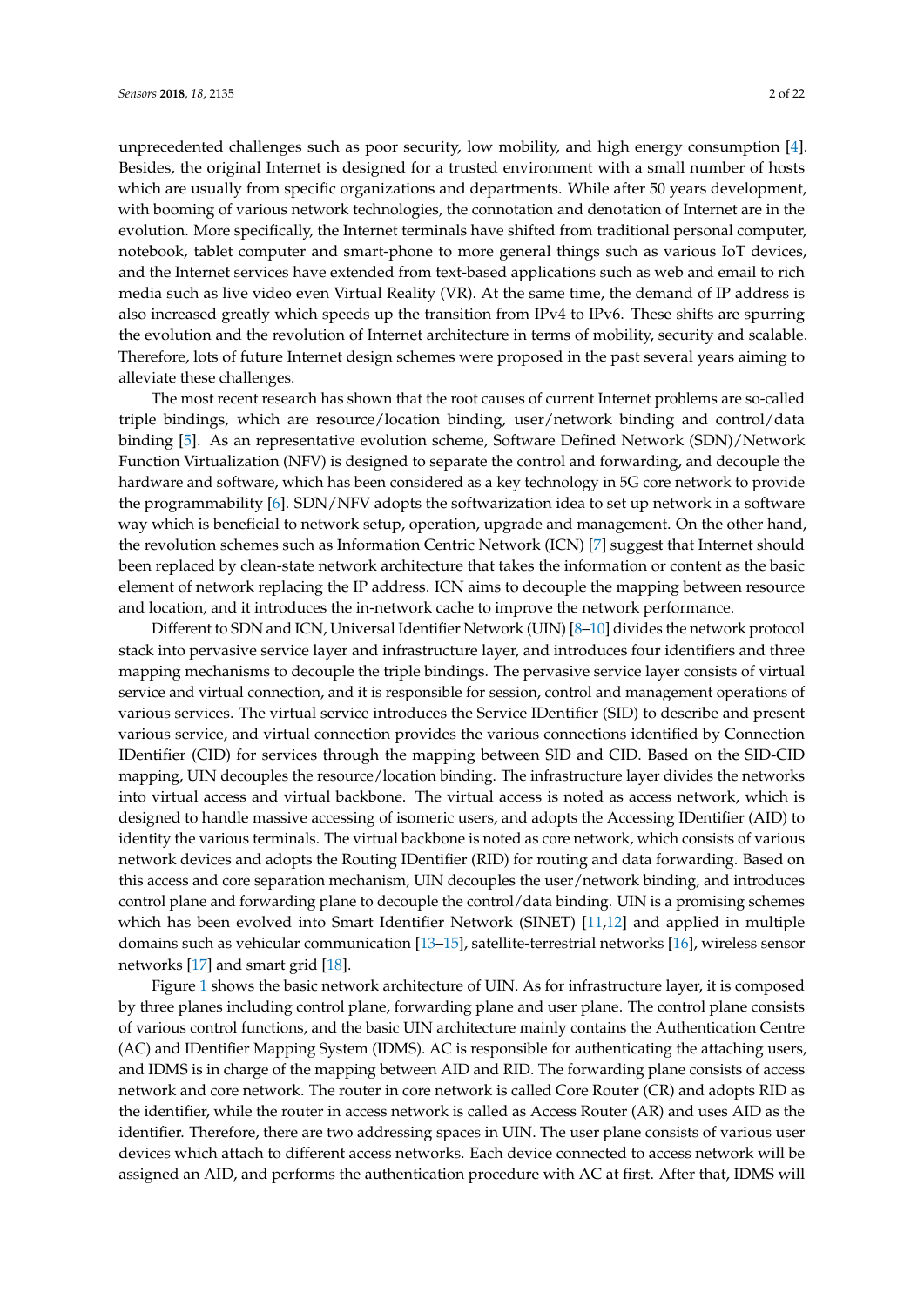assign a AID-RID mapping relationship for authenticated devices. When packets transmit through the network boundary, IDMS will perform the identifier-location mapping management, and Access Switch Router (ASR) will encapsulate RIDs in the head of packets, which would be recognized by router in the core network for forwarding. In this way, massive changes are limited in access networks and the core network will remain relatively stable. The control plane and forwarding plane provide the control and forwarding separation mechanism, while the access network and core network provide the identifier and location separation mechanism. Compared with SDN which only separates the control and forwarding and ICN which only separates the resource and location, UNI provides better mobility, better security and better reliability through the identifier and location separation mechanism, access and core separation mechanism.

<span id="page-2-0"></span>

**Figure 1.** The UIN basic network architecture.

The characteristics of UIN are useful for multicast to achieve the better manageable, controllable, and more security [\[19\]](#page-18-14). The essence of multicast is to deliver packets from one or more sources to a group of receivers. In general, multicast can be realized on network layer (IP multicast) or application layer. Compared with application layer multicast which provides multicast service based on unicast, IP multicast is designed to save bandwidth consumption of the whole network. The bandwidth benefit that multicast source could gain from IP multicast is huge, mostly from  $O(n)$  (*n* is the number of destinations in a multicast group) to  $O(1)$ . After several decades of developments, IP multicast is very popular in specific deployments such as enterprise networks (e.g., for video conferencing), smart home networks (e.g., Universal Plug and Play (UPnP)), carrier IPTV and constrained environments [\[20\]](#page-18-15). Most importantly, with the recently fast development of IoTs, massive data from smart objects will be delivered to data centre to abstract the information and vice versa. Therefore, multicast communication plays an important role in this kind of applications.

Currently, the most important IP multicast routing protocols are Protocol Independent Multicast (PIM) and its variants which includes Protocol Independent Multicast-Sparse Mode (PIM-SM) [\[21\]](#page-18-16), Protocol Independent Multicast-Dense Mode (PIM-DM) [\[22\]](#page-18-17) and Bidirectional Protocol Independent Multicast (BIDIR-PIM) [\[23\]](#page-18-18), and all of them have been standardized by IETF. However, these multicast routing protocols are based on the open group model [\[24](#page-18-19)[,25\]](#page-18-20) and adopt open group management mode through Internet Group Management Protocol (IGMP) [\[26\]](#page-19-0) and Multicast Listener Discovery (MLD) [\[27\]](#page-19-1), which cannot support the effective multicast group management for that sources have no control of receivers' access. For example, the multicast forwarding tree set up by PIM-SM and IGMP/MLD, only knows the multicast states (whether or not the subnet has multicast members), but it lacks of the effective control over multicast members (who joins/leave the multicast group).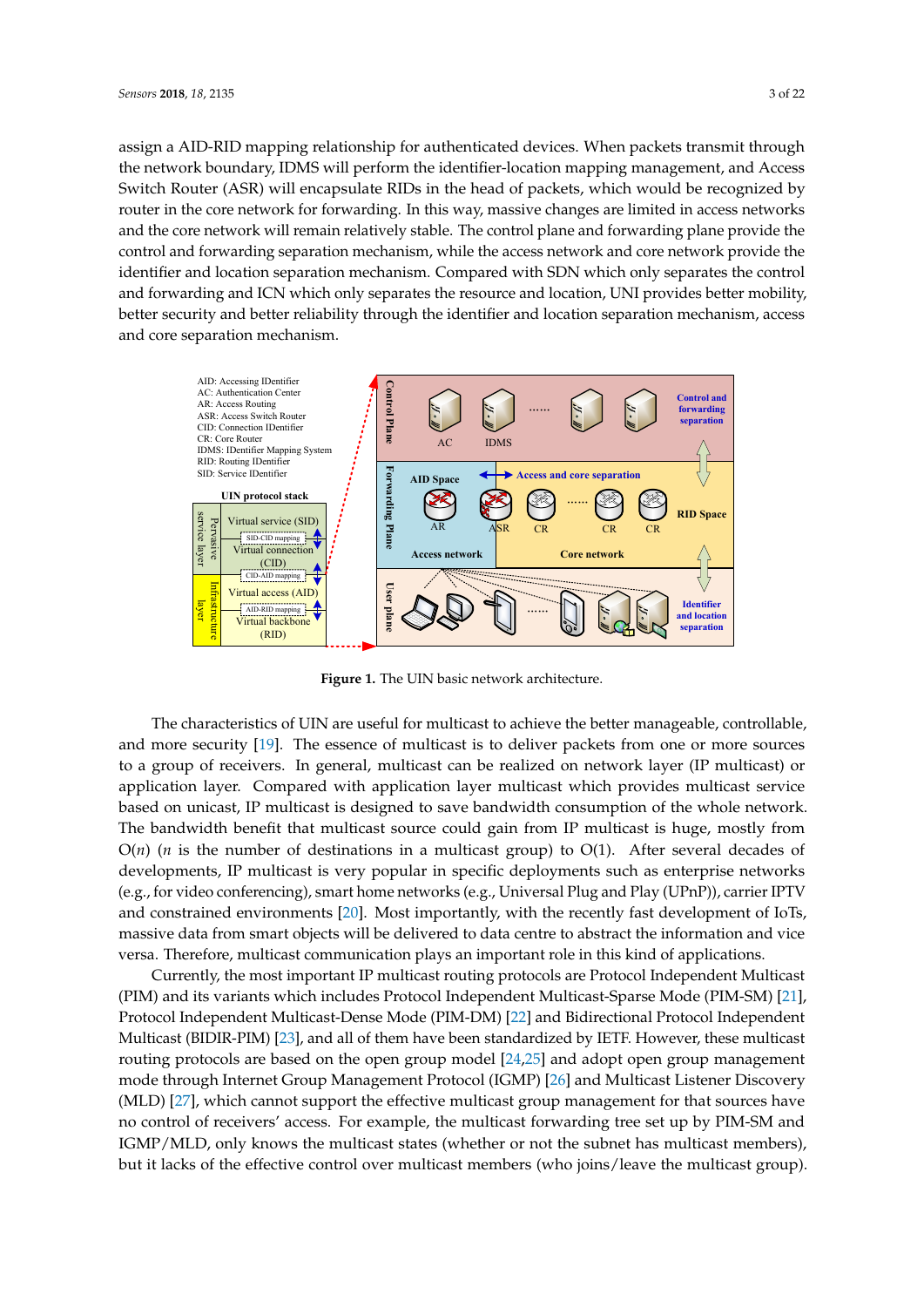This operation mode may results in serious security threats such as Denial of service (DoS), eavesdropping and masquerading [\[28\]](#page-19-2). In brief, IP multicast has the following problems [\[19,](#page-18-14)[29,](#page-19-3)[30\]](#page-19-4):

- IP multicast lacks of an effective multicast source and receiver access control mechanism, and it has no limitations on multicast source and multicast receiver, which makes the deployment of Authentication Authorization Accounting (AAA) service more difficult.
- The membership management in IP multicast is coarse-grained, which takes the router as the basic unit and cannot manage the concrete multicast members.
- The join and leave operation may result in frequently multicast forward tree reconstruction, which have a great impact on the stabilization of multicast services.
- The multicast data lacks of the security mechanism which may result in data leakage.
- IP multicast routing protocol does not record the topology (In resource-constraint environments, maintaining topologies is costly and may not be feasible), and computes the multicast delivery tree in a distributed way, which is difficult to support QoS multicast.

Lots of research efforts aim to improve and enhance multicast controllable, security, and mobility support. However, most of them introduce new complexity, which cannot fundamentally solve these problems. Considering that UIN can provide better mobility and security support, our previous work proposed a new Multicast service model for Identifier/Locator Separation (MILS) mechanism [\[19\]](#page-18-14) which separates the multicast service identifier and multicast delivery structure to support scalable multicast by different mapping policies. Especially, the MILS introduces the Multicast Controller (MC) to perform the multicast source and receiver authentication, and sets up mapping between access network and core network for multicast to separate the multicast membership management and multicast data delivery. MILS can enhance the multicast security and support multicast mobility. However, it lacks of the detailed operations in term of multicast routing construction. While in this paper, we study the multicast problem based on UIN architecture, and aims to provide controllable and secure multicast scheme. More specifically, we design a Central-Controllable and Secure Multicast (CCSM) based on UIN. We introduce a Multicast Management Center (MMC) as the central controller for multicast service, and multiple MMCs are deployed in order to handle high availability and high concurrency. MMC is responsible for managing the group members and calculates multicast delivery tree. To distribute multicast routing entries, we first calculate the SPTs (Shortest Path Trees) and then send routing information to the relevant routers. The size of core network is the main factor that influences calculation performance. Luckily, the core network is designed to be much smaller than the whole network, so the calculation time is greatly reduced and intensive calculation is feasible.

The contributions of this work can be summarized as follows:

- 1. We propose a central-controllable and secure multicast based on UIN to provide the centralized multicast membership management and centralized multicast routing mechanism.
- 2. We design the operation flow of CCSM which includes multicast membership registration, join/leave, multicast tree construction and update, which is a new design different from the current IGMP/MLD and multicast routing protocols.
- 3. We analyse the mobility, security of CCSM, and evaluate its performance in terms of multicast delivery reconstruction cost and multicast join delay.
- 4. CCSM adopts the Publish/Subscribe model to provide multicast service which is suitable for IoT applications that deliver the messages among sensors.

The remainder of this paper is organized as follows. Section [2](#page-3-0) describes the related work of multicast architecture, multicast security and multicast mobility support. Section [3](#page-7-0) describes the system design and main procedure of CCSM. Section [4](#page-15-0) evaluates the CCSM and compares it with PIM-SM. Section [5](#page-17-2) concludes this paper and summarizes the future directions.

#### <span id="page-3-0"></span>**2. Related Work**

In this section, we investigate the related work of multicast architecture, security and mobility support, and analyse their problems and future development trends.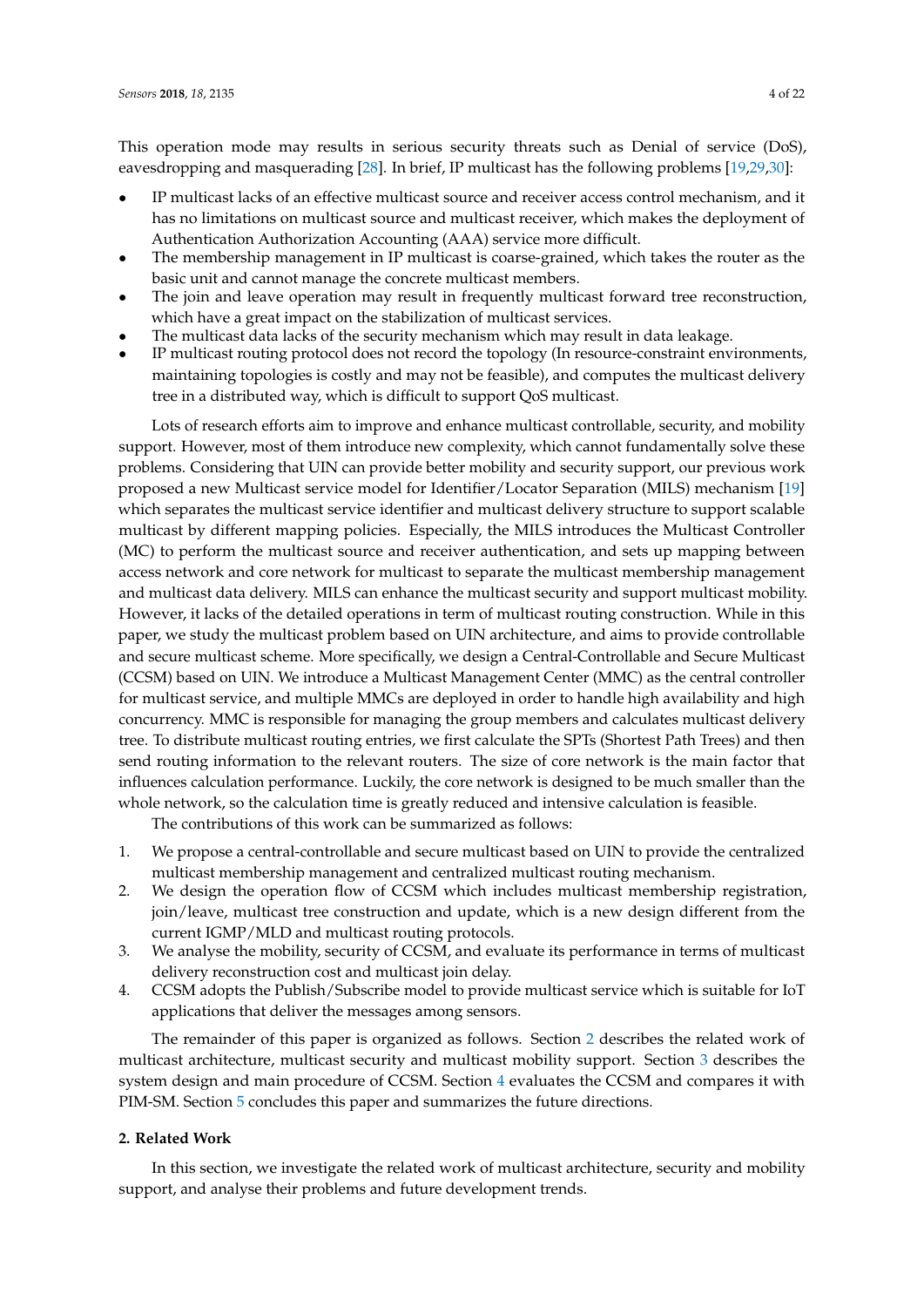#### *2.1. Multicast Architectures*

In this section, we investigate the related multicast architecture under different network architectures, and analyse their characters, and compare them with our proposed scheme.

#### 2.1.1. SDN-Based Multicast

In contrast to traditional IP multicast, SDN-based multicast can enable service providers in a more manageable and flexible manner. Therefore, lots of SDN-based multicast schemes are springing up in recent years [\[31\]](#page-19-5) with objectives to achieve reliability [\[32](#page-19-6)[,33\]](#page-19-7), load balance [\[34\]](#page-19-8), controllability [\[35\]](#page-19-9) and so on.

Shan-Hsiang Shen et al. [\[32\]](#page-19-6) proposed a reliable multicast routing for SDN based on recover-aware steiner tree which is a NP-hard problem, and they designed an approximate algorithm called Recover Aware Edge Reduction Algorithm (RAERA) to compute the multicast tree. The introduction of recovery nodes can reduce number of total retransmitted packets and the overall latency that users would experience, which is beneficial for stream providers at the cost of increment on the states in routers. To balance the trade-off between state and bandwidth, Jeremias Blendin et al. [\[33\]](#page-19-7) proposed an Adaptive Software Defined Multicast (ASDM) scheme which assists ISPs to dynamically adjust the trade-off between bandwidth and state. Their results showed that ASDM can reduce up to 30% bandwidth consumption compared to unicast while only a seventh of network state of multicast is used. Rückert et al. [\[34\]](#page-19-8) proposed the Dynamic Software-Defined Multicast (DYNSDM) which introduces a network-layer multi-tree approach to distribute traffic and provides the mechanism to support dynamic group and fast reactions. In this way, the DYNSDM can balance the load and accommodate for changing client populations. Besides, to provide multicast member control, Tim Humernbrum et al. [\[35\]](#page-19-9) proposed a scheme in which multicast source has the full control over group members, and they designed an algorithms for calculating multicast forwarding trees based on Branch-Aware Modification and Early Branching algorithms together to achieve the maximal reusing unicast flow table entries and reduce the utilization of memory.

SDN multicast is based on control and forwarding separation mechanism which is easy to compute the multicast tree in a central way. However, the security and mobility support are not easy to solve.

#### 2.1.2. HIP-Based Multicast

Host Identify Protocol (HIP) is a 3.5 layer protocol which introduces a host identity name space aiming to provide a host layer between network layer and transport layer, and sets up the mapping between host identity and IP to fill the gap between the IP and DNS. By using Host Identity Tag (HIT) as an identifier in transport layer, HIP can provide mobility, multi-homing, and security supports [\[36\]](#page-19-10). In this design, host identity represents an abstract concept assigned to a computing platform (end point), and there may be multiple host identities for a given computing platform. While host identifier is a public key which is used as the name of a host identity, and each host identity exactly has one host identifier. HIT is a 128-bit datum created by taking a cryptographic hash over a host identifier plus bits to identify which hash used [\[37\]](#page-19-11). HIT is self-certifying and used as the operational representation in the HIP packet header.

The related work and experiences of HIP are described in [\[38\]](#page-19-12), and some HIP-based multicast schemes were proposed in the past few years. Kovácsházi and Vida [\[39\]](#page-19-13) proposed a Host Identity Specific Multicast (HISM) model which includes architectural elements, access control, mobility support, and interaction with IP multicast. HISM adopts HIT to replace IP, and introduces HIT-S and HIT-R to represent multicast source and multicast receiver, respectively. Furthermore, HISM proposes a Version Independent Group Management Protocol (VIGMP) to perform group membership management. In term of multicast routing, it inherits the network layer multicast routing protocol such as PIM-SM. Besides, Zhu and Atwood [\[40\]](#page-19-14) proposed a secure HIP-multicast model by introducing the HIP Multicast Agent (MA) and two-level administrations to provide the authentication/authorization of multicast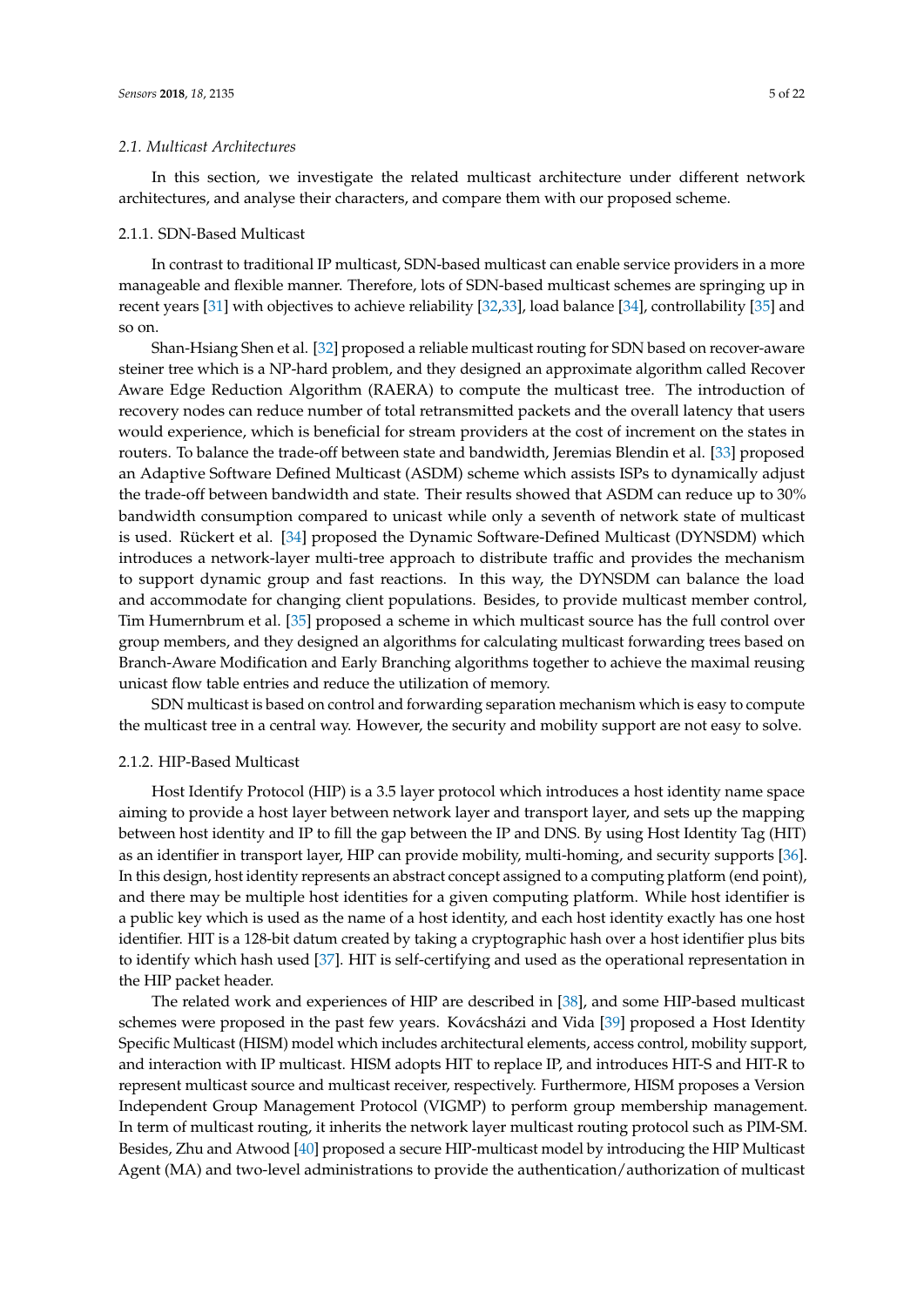members and ensure confidentiality of multicast packets. After that, Zhu et al. [\[41\]](#page-19-15) extended the two-level administrations, and decomposed the HIP-multicast tree into a centre tree and several sub-trees to optimize the multicast delivery of HIP. More recently, Särelä proposed the BloomCasting [\[42\]](#page-19-16) based on Bloom filter, in which multicast source handles the group management and control the receivers to enable controlled multicast packet forwarding. The HIP-based multicast is still under discuss and neither of them have been adopted by HIP working group, while Bloom filter based scheme may be a promising way for HIP multicast forward [\[36\]](#page-19-10).

Compared with SDN-based multicast, HIP-based multicast can provide better mobility and security support; however, it lacks of the effective control of multicast tree and the separation mechanism of control and forwarding, which may cause large reconstruction cost when group members frequently join/leave multicast group.

#### 2.1.3. LISP-Based Multicast

Locator/ID Separation Protocol (LISP) [\[43\]](#page-19-17) is a network layer-based protocol which separates the identification and location of IP address by introducing the Endpoint Identifiers (EIDs) space and Routing Locators (RLOCs) space, respectively. The syntactical format of EIDs and RLOCs is identical to IP address, but their semantics are different. Mapping database is introduced to stores the mapping relationship between EIDs and RLOCs. LISP inherits the traditional host protocol stacks and Internet infrastructure, which is easy to deploy.

Based on LISP framework, LISP multicast [\[44\]](#page-19-18) is proposed to support the inter-domain multicast routing, which maps the source EID into RLOC without changing the group address, and is compliant with PIM in RLOC name space. Other work such as signal-free LISP multicast [\[45\]](#page-19-19), is designed to support the multicast packet delivery when multicast is not available to connect the multicast sites together, which adopts unicast replication and encapsulation based on LISP mapping mechanism.

Compared with SDN and HIP-based multicast, LISP-based multicast is easy to deploy due to compliance with IP multicast protocols; however, at the same time it also inherits the shortcomings of IP multicast.

#### 2.1.4. ILNP-Based Multicast

Identifier-Locator Network Protocol (ILNP) [\[46\]](#page-19-20) is an experimental, evolutionary enhancement to IP, which introduces two distinct name spaces: (1) Identifier which represents a non-topological name for uniquely identifying a node; (2) Locator which represents a topologically bound name for an IP subnet. ILNP uses locator in network layer, and uses Identifier in transport layer, with the objective to split dual roles of IP in terms of identifier and location.

The multicast forwarding and routing in ILNP are unchanged and inherit the IP multicast. Therefore, similar to LISP-based multicast, it inherits the shortcomings of IP multicast.

#### 2.1.5. IoT-Based Multicast

Lots of IoT applications such as service discovery [\[47\]](#page-20-0), network management and information dissemination [\[48\]](#page-20-1) will benefit from multicast. Different to the previous multicast routing, IoT multicast cannot maintain the multicast routing topology due to the limited memory and computation capability, which prevents IP multicast being applied to IoT.

To satisfy the requirements of IoT, IETF have published the IPv6 Routing Protocol for Low-Power and Lossy Networks (RPL) [\[49\]](#page-20-2) which supports built-in multicast by introducing the Modes of Operations (MOPs) 3 to allows messages to carry a multicast address as a destination address. However, RPL has to maintain the topology which is unaccepted for IoT devices, and it also lacks of providing detailed multicast forwarding mechanism. The following research on Multicast protocol for Low-Power and Lossy networks (MPL) [\[50\]](#page-20-3) aims to provide IPv6 multicast forwarding in constrained networks without constructing or maintaining any multicast forwarding topology. For this purpose, MPL introduces two operation modes. The first mode uses the Trickle algorithm [\[51\]](#page-20-4) for low density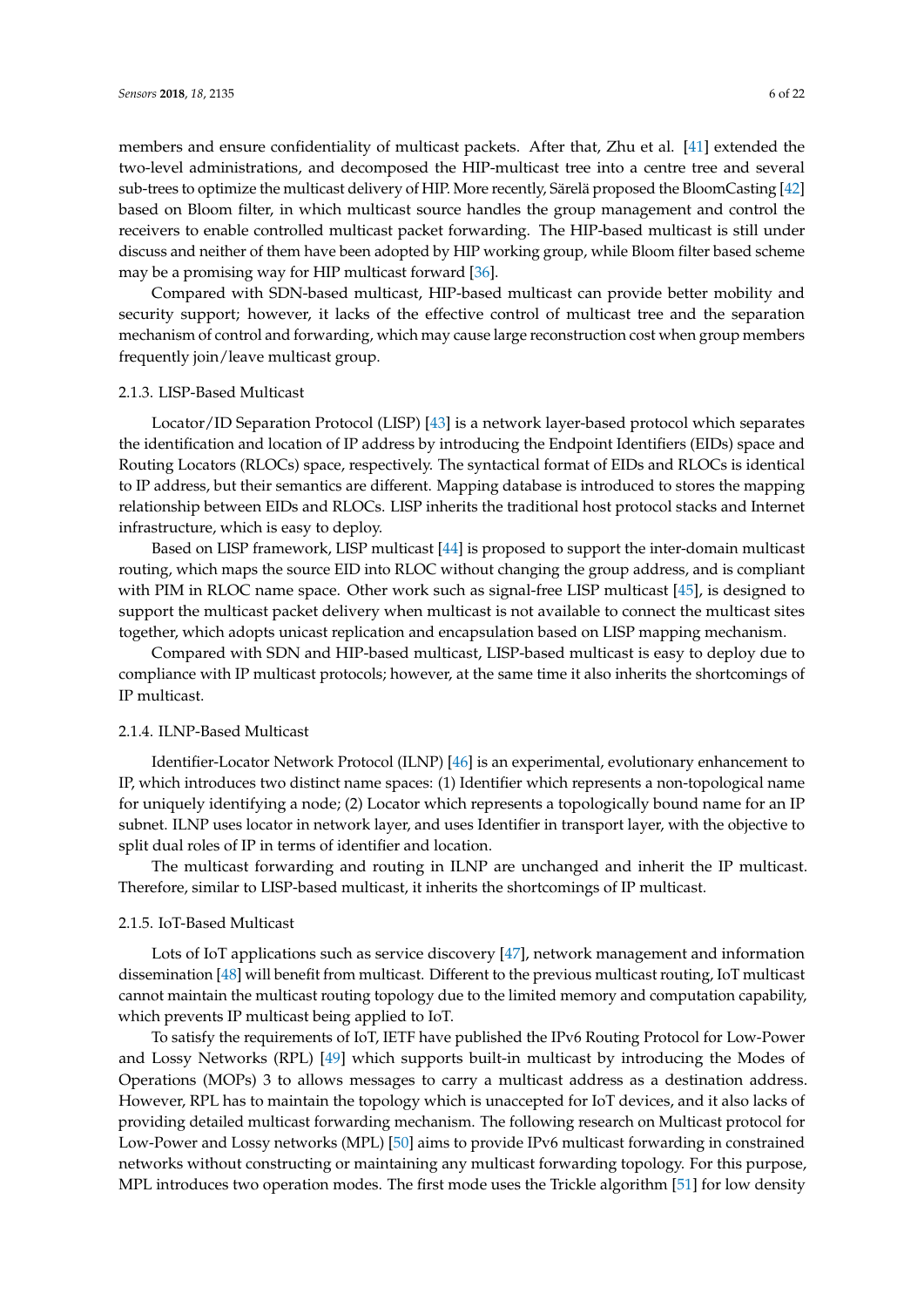multicast, and the other adopts classic flooding for high density multicast. The most important trait of MPL is the parametrization of Trickle algorithm which can evolve into different dissemination techniques such as flooding and gossip. In this way, MPL can be used in various multicast scenarios and makes the trade-off between latency and efficiency. As an variation of MPL, Stateless Multicast RPL Forwarding algorithm (SMRF) [\[52\]](#page-20-5) forwards multicast packets in downward direction in the RPL tree. However, SMRF has high end-to-end delay. After that, the Enhanced Stateless Multicast RPL Forwarding (ESMRF) [\[53\]](#page-20-6) is proposed, which forwards multicast packets up and down the RPL tree. The following work is Bidirectional multicast RPL Forwarding (BMRF) [\[54\]](#page-20-7), which explores the MOP 3 of RPL and supports bi-directional forwarding and un-subscribe group mechanism. Most recently, a REliable and secure Multicast routing protocol for IoT networks (REMI) [\[55\]](#page-20-8) is proposed, which supports the cluster creation in RPL tree.

The above multicast schemes aim to provide IPv6 multicast for IoT by considering the constrained network conditions, which inherit the shortcoming of IP multicast. Besides, some application multicast schemes are proposed such as group communication for Constrained Application Protocol (CoAP) [\[56\]](#page-20-9); however, application communication loses the advantages of IP multicast in term of bandwidth consumption. Compared with these IoT multicast schemes, our scheme adopts a central control method which separates the multicast routing computation function and multicast data forwarding function from the router, and is easy to realize the multicast routing in resource-limited applications.

From the aspect of multicast architectures, we can find that each multicast architecture has its own emphasis. For example, SDN-based multicast focuses on control capability, and HIP-based multicast focuses on mobility, multi-homing and security support. LISP-based multicast and ILNP-based multicast focus on identifier and location separation, and provide the IP-compatible multicast. IoT-based multicast puts more emphasis on resource-limited. Therefore, in this paper we adopt the UIN as the basic network architecture to study the multicast routing problem, and use the advantages of UIN in terms of mobility, security to provide the secure and controllable multicast services.

#### *2.2. Multicast Security Support*

The root cause of multicast security problem is derived from open group model [\[24,](#page-18-19)[25\]](#page-18-20), in which multicast source can send data to any multicast group, and multicast receiver can join or leave the group freely. This model is beneficial in terms of join/leave operation, group member maintenance and multicast routing. However, the open group membership and open access to send/receive multicast data may result in lots of security vulnerabilities such as DoS, eavesdropping and masquerading [\[28\]](#page-19-2). IETF Multicast SECurity (MSEC) work group has published an multicast security architecture [\[57\]](#page-20-10) which contains the multicast data handling, group key management [\[58\]](#page-20-11) and multicast security policies. Lots of research efforts are focused on multicast data origin authentication [\[59\]](#page-20-12), multicast receiver and source access control [\[60\]](#page-20-13), group key distribution [\[61\]](#page-20-14), establishment [\[62\]](#page-20-15) and predistribution [\[63\]](#page-20-16). Therefore, to insure multicast security, the multicast system should contain multicast source authentication, multicast receiver authentication and multicast data protection.

In our scheme, before attaching to the access network of UIN every host has to perform the authentication via AC, which provides a solid foundation for multicast source and receiver authentication. Besides, with the help of AID-RID mapping between access network and core network, the multicast data can be encrypted easily by ASR.

#### *2.3. Multicast Mobility Support*

The multicast mobility support generally consists of the mobile source, mobile receiver and mobile forwarder [\[29\]](#page-19-3), and the root cause of mobile multicast problem is derived from the IP dual properties which means that IP presents the identifier and the location of host. In this case, once mobile multicast source or receiver changes its attachment point, its IP address will be changed. As a result, the multicast session based on IP and port will break, and the multicast service will be disrupted. To solve this problem, lots of research work are based on mobility support protocols such as MIPv6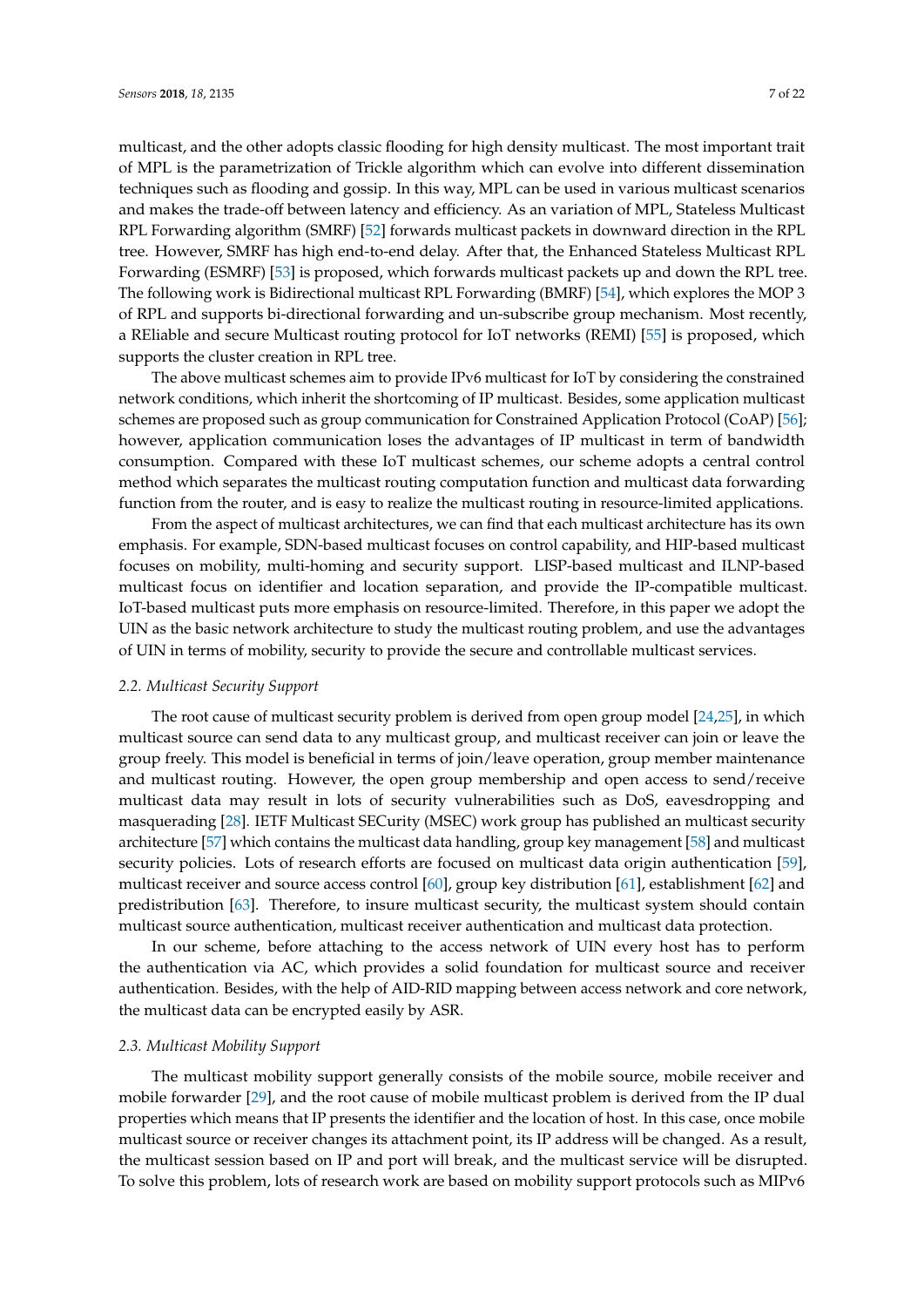and PMIPv6 to support mobile multicast [\[64](#page-20-17)[,65\]](#page-20-18). However, these mobility support protocols are designed for unicast communication, and direct adoption may introduce additional delivery cost and make mobile multicast inefficient. In fact, the essence of mobility support protocols such as MIPv6 is to separate the identifier and the location properties of IP by introducing the Home of Address (HoA) and Care-of-Address (CoA) to represent the identifier and location of host, respectively. However, to provide the mobility support, all of them are based on fixed anchor such as Home Agent (HA) or Local Mobility Anchor (LMA) to perform the signalling interaction and data forwarding, which may result in the serious single point failure problem. Therefore, the fundamental solution for multicast mobility support is to separate the IP dual properties, and separates mobility signalling management and multicast data forwarding.

In our scheme, the access network and core network adopt the different name spaces which separates the IP dual properties from the network architecture. Therefore, it provides the endogenetic multicast mobility support.

From the above investigations, we can find that multicast has an important potential for applications. However, there is still lack of an effective controlled and secure multicast mechanism. Our previous work have stated the advantages of multicast service in UIN [\[19\]](#page-18-14), while in this paper, we consider both group management and multicast routing to enhance the mobility and security support.

#### <span id="page-7-0"></span>**3. System Design**

#### *3.1. CCSM Basic Components*

To provide the multicast service under UIN, CCSM introduces the Multicast Service Identifier (MSI) and Multicast Group Identifier (MGI) in access network and core network, respectively. MSI is used to identify the logical multicast group relationship which binds to a set of multicast members (In the following section, we use multicast member to represent multicast source and multicast receiver) identified by AIDs. While MGI is used to present a multicast delivery tree which consists of a set of ASR and CR. The introduction of MSI and MGI separates the multicast member management and multicast packet forwarding. The basic components of CCSM are shown in Figure [2,](#page-7-1) which consists of control plane, forwarding plane and user plane.

<span id="page-7-1"></span>

**Figure 2.** The basic components of CCSM architecture.

The control plane mainly consists of AC, IDMS and MMC. AC is responsible for user access authentication for multicast source and multicast receiver. IDMS is used to manage the mapping between AID and RID, and MSI and MGI. MMC is responsible for multicast membership management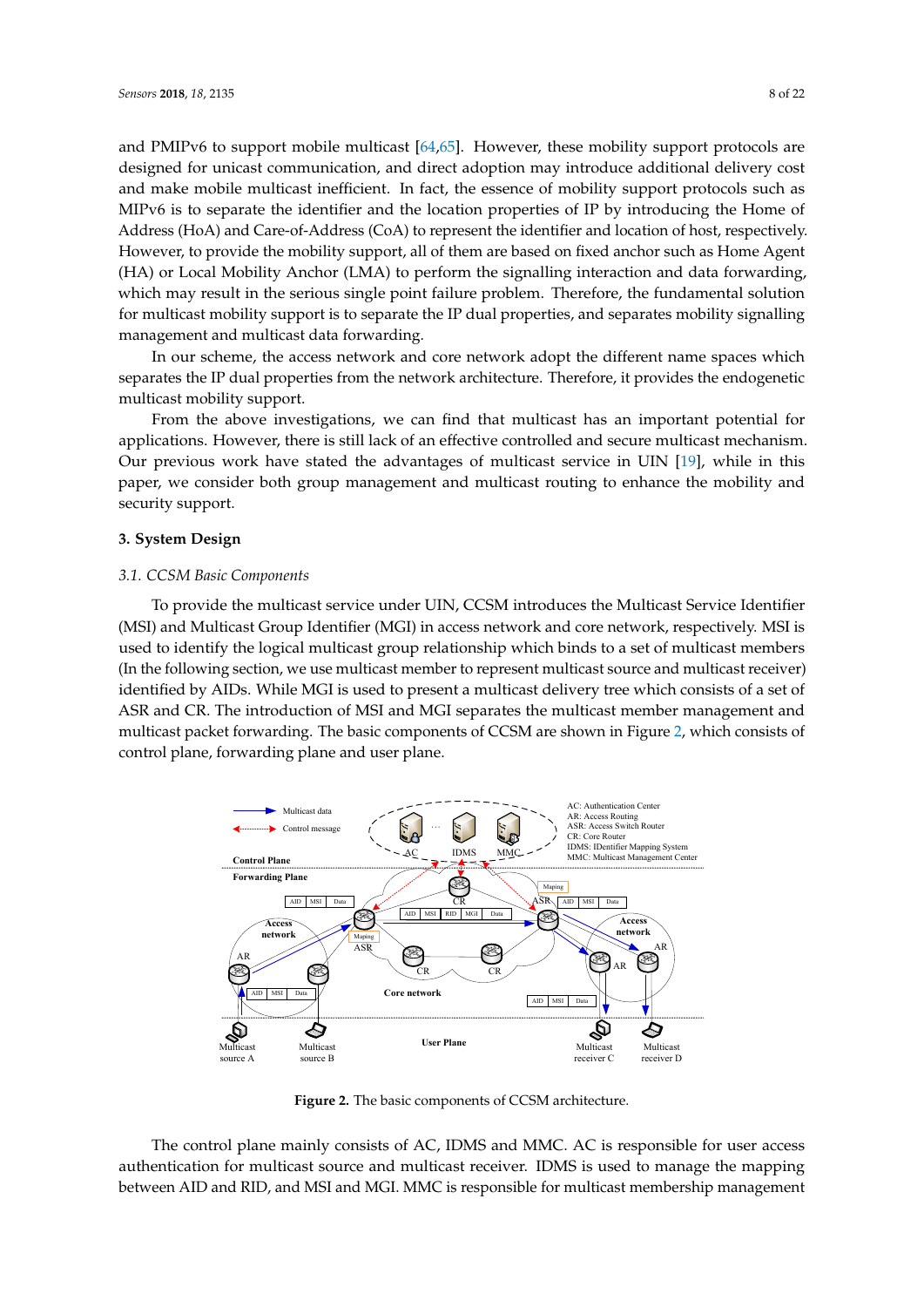(registration, join and leave) and multicast routing construction. The core component of CCSM is MMC which acquires the core network topology, multicast member and related multicast service requirements, and builds the Shortest Path Tree (SPT) as multicast delivery tree for a given multicast group. As for the multicast tree, the root is selected based on the node centrality and the topology is updated in a fixed period so that SPT could always be efficient. We set a root router for a multicast group so that all sources in one group could reuse the SPT. MMC updates the multicast delivery tree in a central way and distributes the multicast routing table into ASR and CR.

The forwarding plane consists of access network and core network. Access network is responsible for user attachment, and it uses AID to represent user device and MSI to represent multicast service, respectively. Core network is responsible for data forwarding which adopts RID to represent the data and MGI to represent multicast service, respectively. The ASR connects access network and core network, and it performs the mapping operations between AID and RID, and MSI and MGI with the assist of IDMS. The user plane consists of multicast sources and multicast receivers, which cooperates with AC to provide the multicast source and receiver authentication.

Based on the CCSM architecture, the multicast membership management is implemented in access network and related group information are stored in MMC for further multicast routing construction. The multicast routing is handled by MMC which computes the multicast delivery tree and installs the multicast routing table in the related ASR and CR. The multicast data delivery between access network and core network performs the mapping and encapsulation procedures to separate the multicast membership management and multicast routing construction. With the help of IDMS, the mapping between MSI and MGI can be one-to-one, one-to-many and many-to-one for different application requirements. Besides, when the access network is multi-hop, the multicast forwarding in access network can base on proxy mechanism like IGMP/MLD proxying [\[66\]](#page-20-19).

#### *3.2. CCSM General Operation Flow*

The general operation flow of CCSM is mainly composed by three parts: registration, member join/leave and multicast tree generation procedures. The registration procedure consists of multicast member (multicast source and receiver) registration and de-registration, which performs the multicast service subscription, and assigns a specific authentication code for message authentication, and performs the multicast member access control for security guarantee. The member join/leave procedure performs the join and leave operations which triggers the MMC to perform the multicast delivery tree reconstruction procedure. While the multicast tree generation procedure is responsible for multicast tree construction and maintenance for dynamic changes of multicast members. Besides, CCSM also contains the multicast service discovery procedure to assign the mapping relationship between multicast groups and MMC for large scale development. The detailed operation flow of CCSM is shown in Figure [3,](#page-9-0) in which multicast receiver is as an example to illustrate multicast member join/leave procedure.

- Multicast service discovery: MMC notifies its multicast service scope, and ASR stores this relation between MMC and its serving MSI scope. In this way, every multicast member will acquire the MMC information for a given MSI.
- Multicast member registration: Multicast member sends source/receiver registration message to MMC to subscribe MSIs. MMC will create the subscription relation between members' AIDs and their subscribed MSIs. At the same time, MMC will assign authentication codes for members.
- Multicast member join: Multicast member (source and receiver) sends join message to ASR and ASR forwards this join message to update the multicast membership in MMC to update the multicast delivery tree and related multicast routing in ASR/CR.
- Multicast data transmission: Once the multicast routing complete the update, the multicast receiver will get the multicast data, and the multicast source will send the multicast data.
- Update and maintenance: During the multicast service procedure, the multicast membership will be dynamic and therefore the multicast routing has to update in time to avoid the packet loss.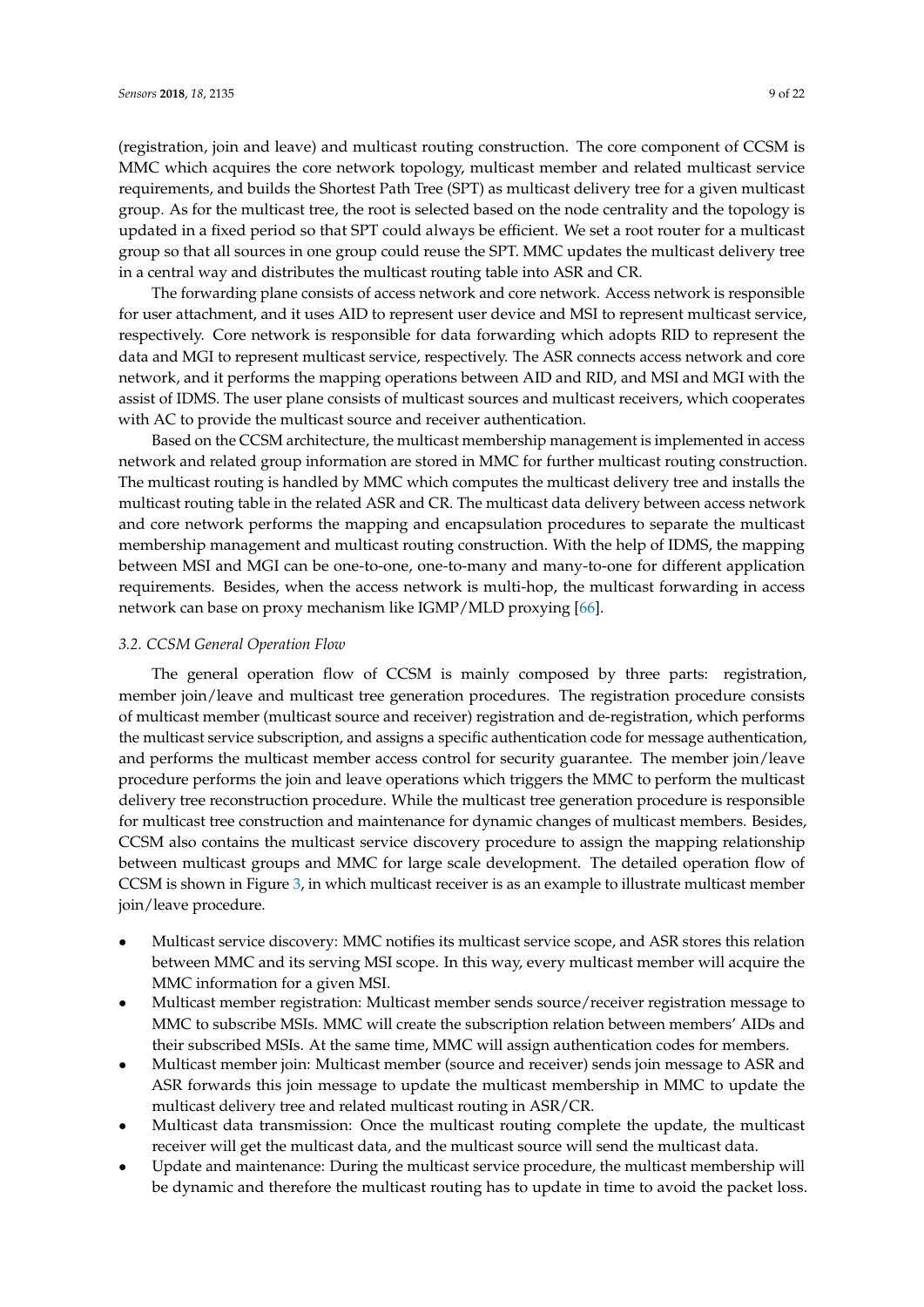The multicast routing update procedure is maintained by MMC based on the up-to-date multicast membership. The multicast routing state update periodically, and at the same time the changes of subscription membership will also trigger the multicast routing update.

- Multicast member leave: Once a multicast member wants to leave certain multicast group, it will send a leave message to MMC, and MMC will perform the multicast routing update procedure to prune the multicast delivery tree. As for a multicast source leave the group, the multicast delivery tree will be suppressed if there are no other sources in that group.
- Multicast member de-registration: Once a multicast member wants to un-subscribe a multicast service, it will send a de-registration message to MMC, and MMC will update the related multicast membership and multicast routing. In this case, the de-registration indicates that the multicast member leaves the group forever.
- Proxy mechanism: This proxy mechanism is similar to IGMP/MLD proxying [\[66\]](#page-20-19) which can set the proxy node by configuring the upstream interface and downstream interfaces, and maintains a static forwarding structure for multicast members. Notice that, generally there is not routing in access network of UIN for that the AID is used for identifying the host.

<span id="page-9-0"></span>

**Figure 3.** The operation flow of CCSM.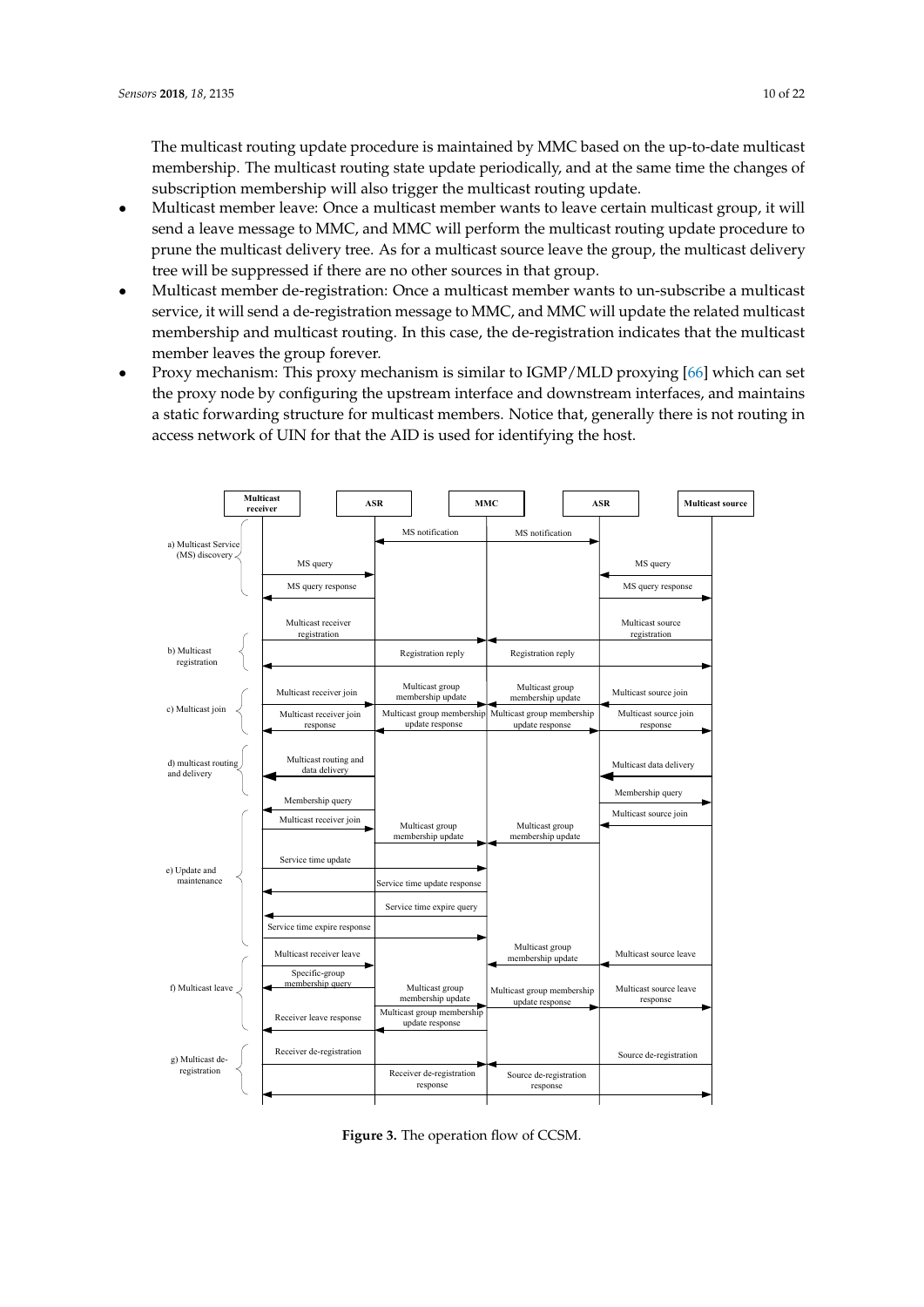#### *3.3. Multicast Member Registration Procedure*

In CCSM, the multicast source and multicast receiver have to register to MMC at first, and multicast source is responsible for multicast receiver management, and MMC is responsible for multicast service, multicast membership and multicast delivery tree management.

If a user in UIN wants to provide a multicast service, it has to register in MMC at first. Then MMC replies to source a multicast address (here called MSI) and a token for secure authentication. If the multicast receivers want to subscribe this service, they have to request source for permission. The source replies to the multicast receivers and transfers the multicast address and tokens. After that, multicast receivers can register to MMC with multicast address and token. MMC maintains the token corresponding to certain multicast address so it can tell whether one multicast receiver is legitimate. Figure [4](#page-10-0) shows the registration procedure.

<span id="page-10-0"></span>

**Figure 4.** Registration procedure.

The multicast source in a given multicast group can be multiple. In single-source multicast, the only multicast source executes all the privileges. It registers in MMC, authorizes the receivers and sends multicast packets. While in multi-source multicast, only one multicast source can execute all the privileges, which is called as primary source. The other sources' privileges are authorized by the primary source.

In this way, CCSM can have full control over the group members and multi-source group could be organized centrally. The token is used in Join/Leave procedure to assure that legitimate users are allowed while illegitimate users will be denied.

#### *3.4. Multicast Member Join/Leave Procedure*

Multicast members including source and receiver are all in access networks. When a legitimate receiver wants to join a multicast group, it needs to send a join message with multicast group address (MSI) and matched token to its ASR. Then the ASR transfers this request to MMC to check if this receiver has subscribed this multicast group. If yes, the ASR then checks if there is already other group members in this access network. Only if there is no member joined such multicast group in the access network, ASR will begin to send join message with multicast address, AID and token to MMC. If it has members joined such multicast group, ASR will not send join request to MMC. Figure [5](#page-11-0) shows the general member join/leave procedure.

When a multicast source leaves the group, the multicast delivery tree will be suppressed if there are no other sources in this group.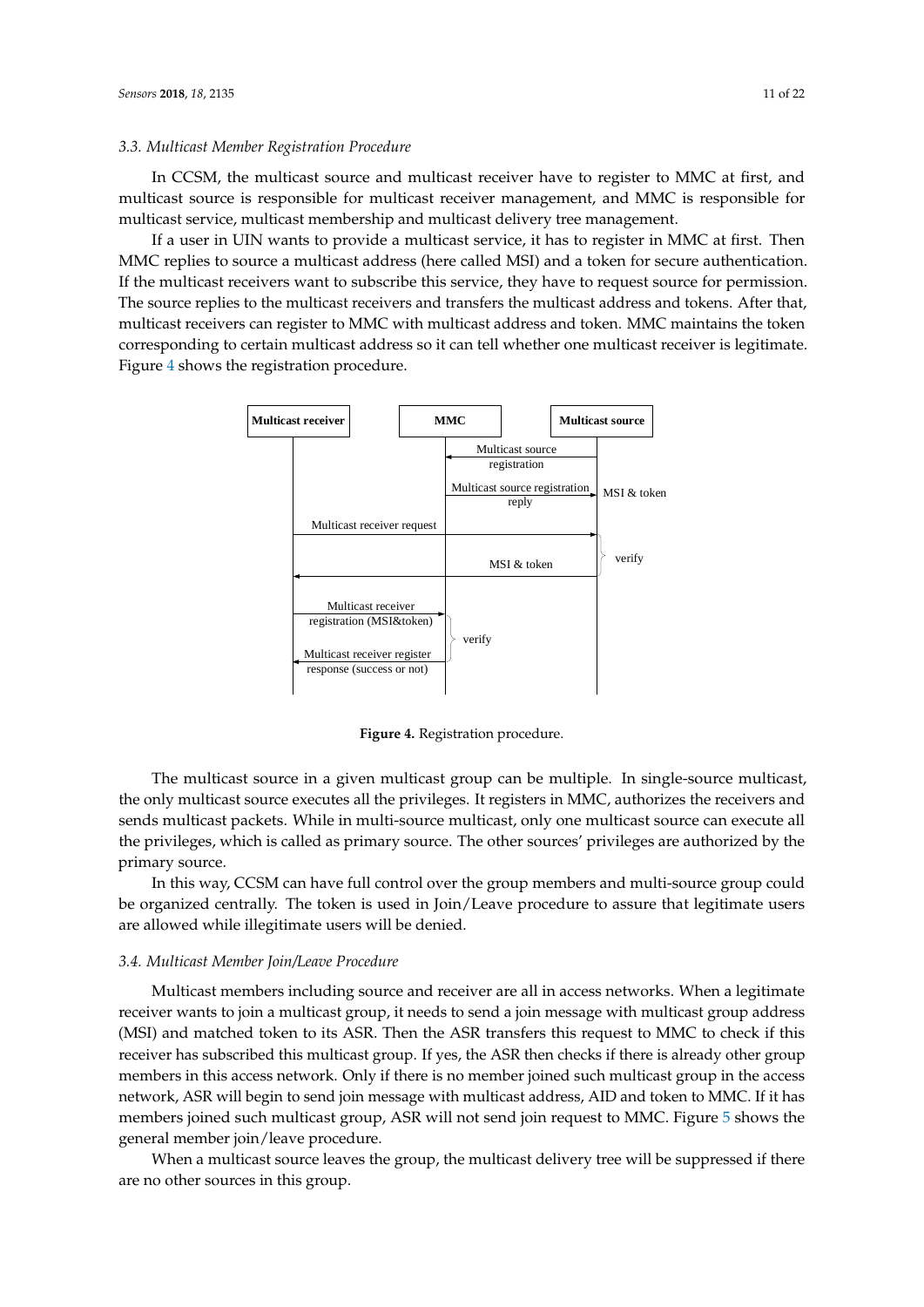<span id="page-11-0"></span>

**Figure 5.** Member join/leave procedure.

In CCSM, the multicast receiver cannot send join/leave request to MMC directly for that they are located in different name spaces. To forward this join/leave request message, the ASR which multicast receiver attached, has to forward this request for multicast receiver. In this way, MMC maintains the multicast group membership information, and calculates SPT of the core network according to multicast members.

## *3.5. Multicast Tree Generation Procedure*

Figure [6](#page-11-1) shows the multicast routing architecture of CCSM which consists of control plane and forwarding plane. Control plane is responsible for gathering network topology, constructing multicast delivery tree, generating and distributing multicast routing information. The core functional entity is MMC which may be multiple. The different MMCs are in charge of different MSIs. Forwarding plane is responsible for packets forwarding in access network and core network, which mainly consists of multicast member, AR, ASR and CR. Once packets traverses the boundary between access network and core network, ASR will perform the mappings of AID-RID and MSI-MGI.

<span id="page-11-1"></span>

**Figure 6.** Multicast routing architecture of CCSM.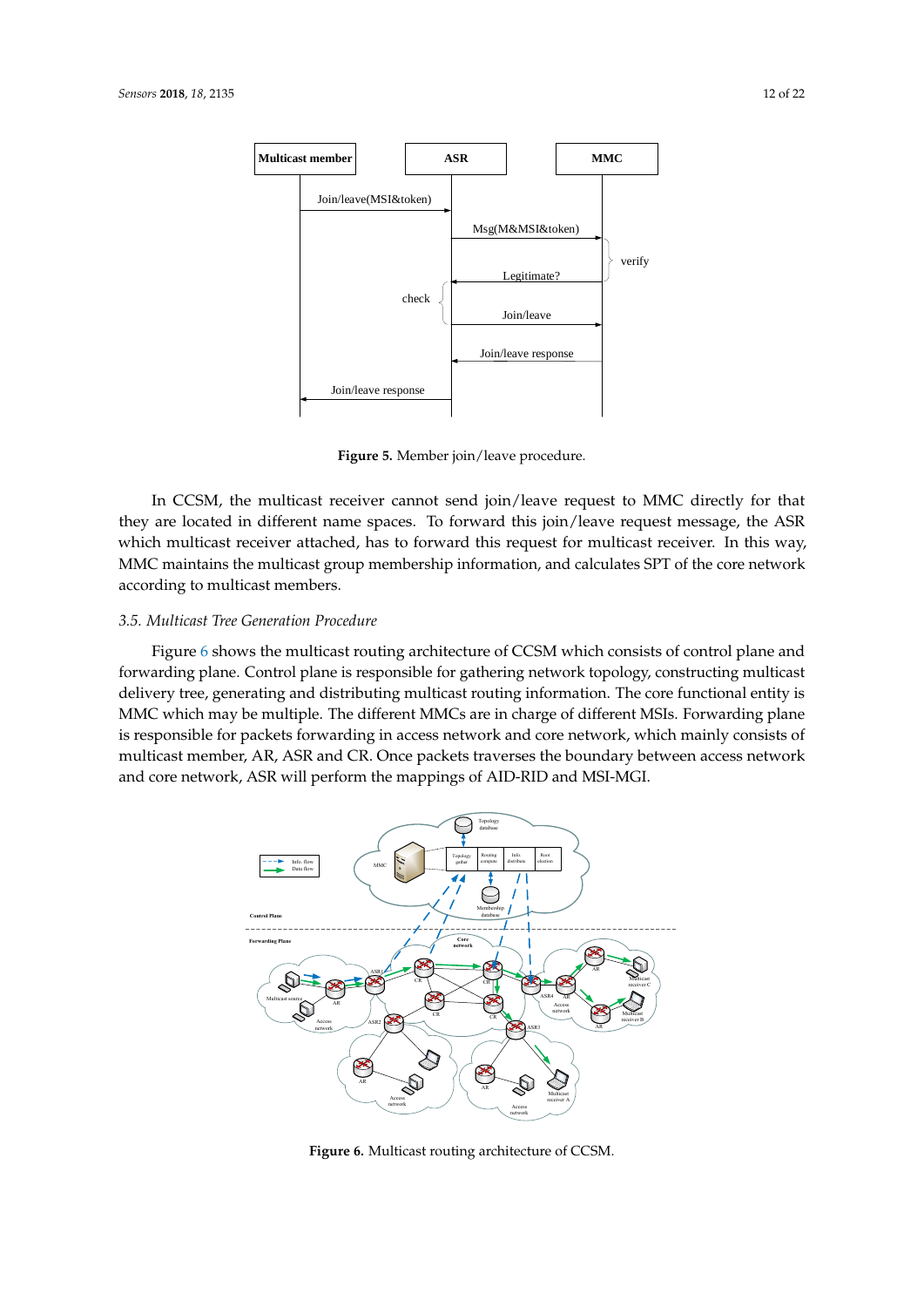The fundamental of multicast routing is to set up the SPT which represents the forwarding paths of multicast from root to all ASRs that have joined the group. The calculation of SPT is executed in MMC, and needs full core network topology and elected roots as preconditions. In the beginning of CCSM, topology acquiring and roots election need to be done, and they are performed once in a fixed time to ensure the topology and roots election are up to date.

<span id="page-12-0"></span>Figure [7](#page-12-0) shows the main function flow of MMC which contains four procedure: (1) topology gather; (2) Root election; (3) multicast routing calculation; (4) multicast routing information distribution.



**Figure 7.** Overview procedure of MMC.

## 3.5.1. Topology Gather

Topology gather is conducted at the beginning of CCSM. The ASR and CR send the status report message to MMC periodically, and MMC therefore maintains a core network topology. The topology information in MMC have lifetime. Once the lifetime is expired, it will trigger the topology gather procedure. When a new CR/ASR joins in the core network which are infrequent or one CR crashes, acquiring topology is triggered to notify MMC. The topology information consists of device ID, interface ID, relevant interfaces list, and link status information such as bandwidth, delay, jitter and so on.

## <span id="page-12-1"></span>3.5.2. Root Election

Root election is performed before SPT calculation. During the multicast packets transmission, the source first sends packets to root, and then the root forwards packets along the SPT. When network is small and multicast group is few, one root can satisfy the forwarding requirement. In this case, the root can be designated by MMC and then notifies all the routers in core network. The designation principle should consider the application scenarios and topology characters. For example, MMC can select the root based on node centrality such as degree centrality. When the network is large, there cannot be only one root in the core network for that the traffic is too heavy. In this case, MMC can configure multiple roots for different multicast groups through root bootstrapping mechanism. Besides, CCSM also considers the root update caused by root fault and changes of multicast membership and network topology.

Root bootstrapping mechanism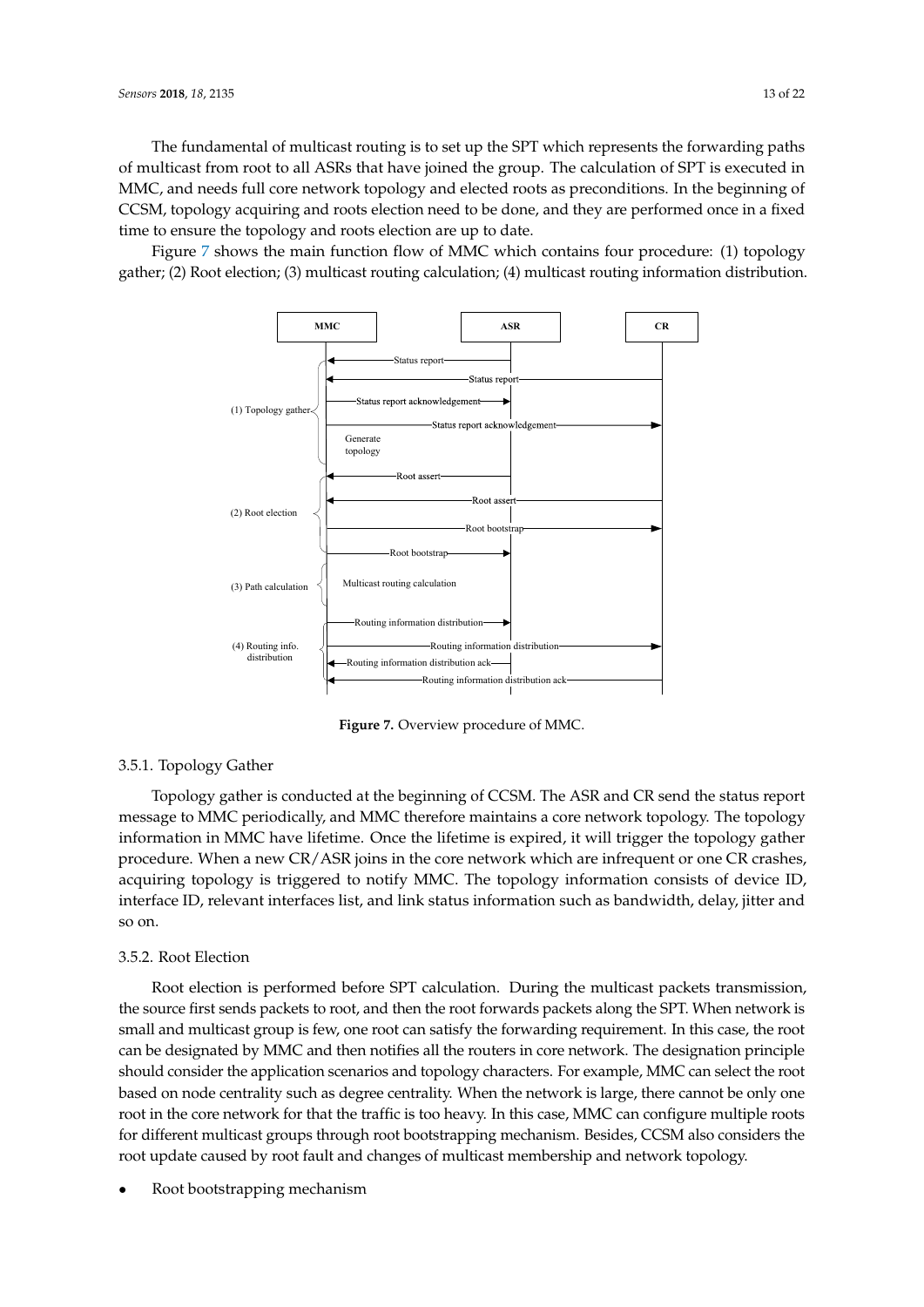The candidate root (ASR or CR) sends the assert message periodically which carries its RID, priority and serving MSI range. MMC collects these assert messages, and adopts the following rules to determine the root for specific MSI, and then generates the mapping between root and MSI, and finally notifies the routers in the core network.

The decision rules are shown as follows:

- (1) Compare the priorities of candidate roots, and select the root with highest priority;
- (2) If the priority is equal, then compare the hash value according to Equation [\(1\)](#page-13-0), and select the root with highest hash value;
- (3) In the other case, select the candidate root with large RID.

<span id="page-13-0"></span> $Value(G, M, C_i) = (1103515245 \cdot ((1103515245 \cdot (G\&M) + 12345) \textbf{ OR } C_i) + 12345) \textbf{ mod } 2^{31}$  $(1)$ 

In Equation [\(1\)](#page-13-0), *Value* represents hash value, *G* represents multicast address, *M* represents the hash mask length, *C<sup>i</sup>* represents the RID of candidate root, and represents the logic *and* operator, *XOR* represents the logical *xor* operator, and *mod* represents the *modulus* operator.

• Root update mechanism

When root is failure, MMC will re-elect root and notifies the other routers, and then triggers the SPT reconstruction. When a specific group membership or network topology is changed, the root does not to be updated.

## 3.5.3. Path Calculation

When calculating multicast routing and constructing multicast delivery tree, four cases should be considered.

- Case 1: No multicast source, multiple multicast receivers;
- Case 2: One multicast source, multiple multicast receivers;
- Case 3: Multiple multicast sources, multiple multicast receivers;
- Case 4: One or more multicast sources, no multicast receiver.

In case 1, 2, and 3, CCSM will first elects a root and then constructs the SPT, and forwards the multicast packets along the SPT. When a new multicast source joins the multicast group after it finished the multicast source registration procedure, it will first forward the new multicast packets to the root, and then the root will forward the packets to multicast receivers along the SPT. When the packets from the new multicast source arrive the ASR, ASR will look up its multicast routing table. If this access network exists the receivers of that group, ASR will forward the multicast packets to local receivers. For the receivers in this group who are located in other access networks, ASR will forward the multicast packets to root.

In case 4, when multicast source joins a multicast group, the related MMC will find out that there is no multicast receiver in the group, and it will then notify the ASR which multicast source attached. The ASR will discard the multicast packets from the multicast source.

The main work of multicast routing is to calculate the SPT. Figure  $8$  shows the construction procedure of SPT. For a given multicast group, once the root is selected, the SPT from root to each multicast members is easy to calculate. During the calculation, some QoS requirements such as bandwidth/delay can also be considered to satisfy the different application scenarios.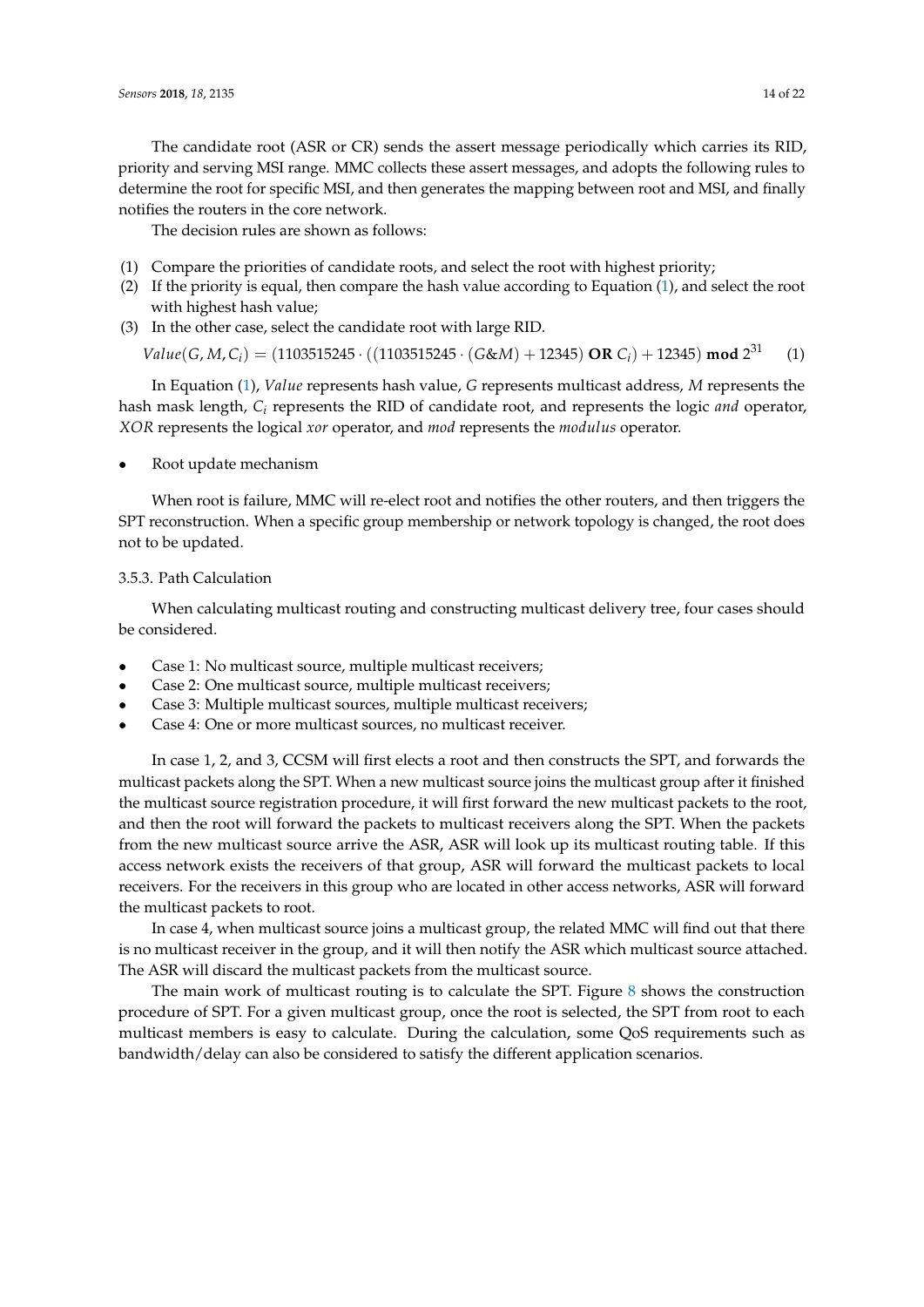<span id="page-14-0"></span>

**Figure 8.** The construction procedure of the path for multicast routing.

The input information include network topology, node states set, group member set and multicast policy set. Node states record the node overload, resource utilization ratio and so on. Multicast policy such as QoS requirement, and security requirement is used to filter the network topology. The changes of network topology, node state, group member and multicast policy will trigger the filter procedure. Group member set is a set of ASRs which have the multicast receivers. Root election performs the procedure as described in Section [3.5.2.](#page-12-1) Based on the root and group member set, SPT can be computed based on Dijkstra algorithm [\[67\]](#page-21-0). After that, MMC generates and distributes the multicast routing table to ASR/CR on the SPT. In fact, CCSM can select several roots and calculate the SPTs to every ASR and store these SPTs. In this way, CCSM can greatly reduce the time cost when constructing paths for multicast groups.

Once multicast member joins or leaves the group, the SPT will be changed. In this case, MMC has to update the multicast delivery tree. The update procedures are described as follows.

(1) New multicast member join procedure

When a new multicast member joins the group, it will send a join message to ASR to update the membership in the related MMC (notice that every new multicast member should perform the registration and authentication at first to verify its legality). If the ASR has been included in the SPT, the multicast data will delivery to the new member directly. Otherwise, the MMC has to update the multicast delivery tree by calculating a shortest path between this ASR and multicast delivery tree, and distributes the multicast routing information to related CRs.

(2) Multicast member leave procedure

When a multicast member wants to leave the group, it will send a leave message to ASR. ASR will update the membership at first, and then sends a specific-group query to check whether there are other members in this access network. If the access network does not have other members, it will notify the related MMC to update the multicast delivery tree. Otherwise, it updates the multicast routing lifetime.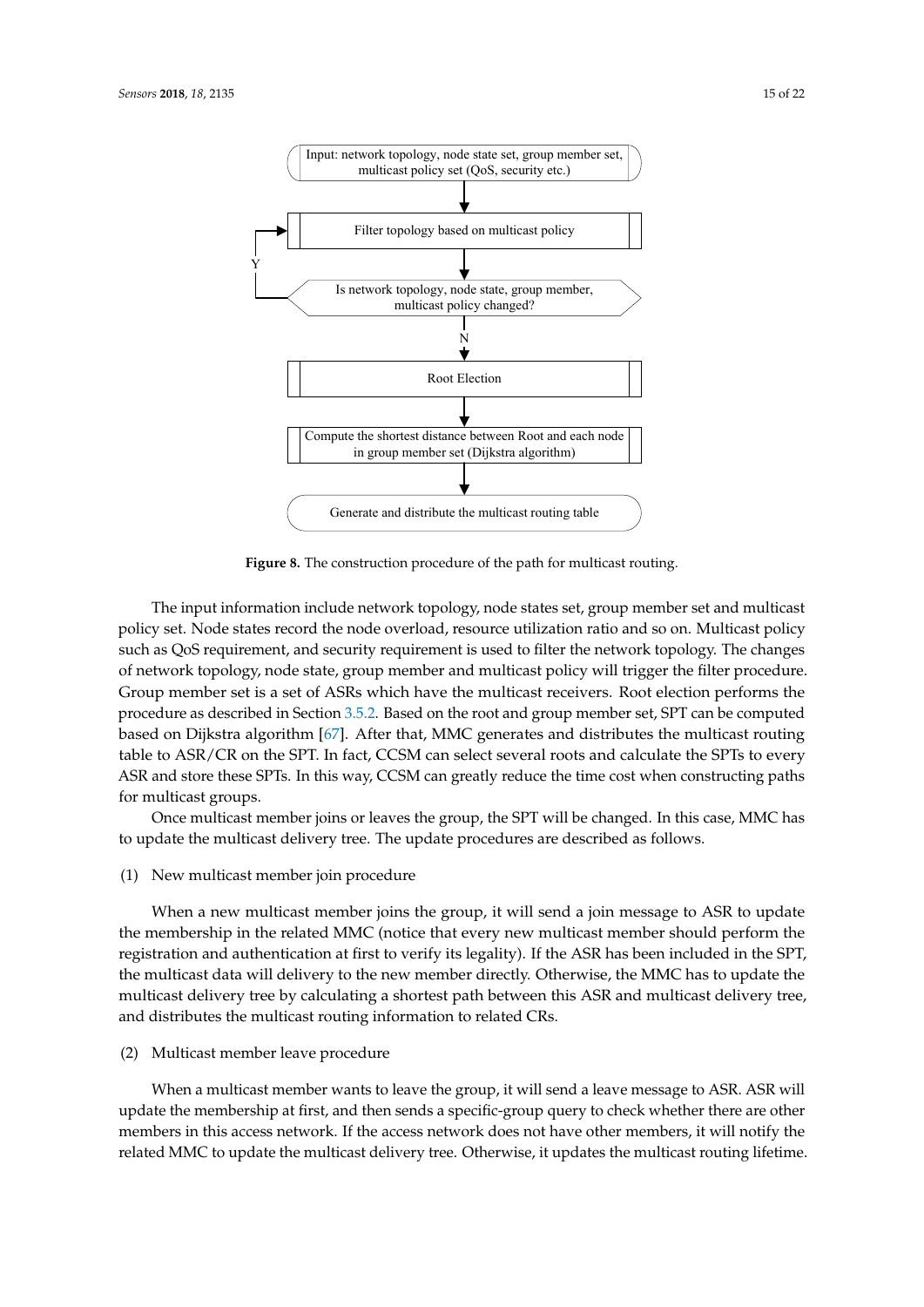#### 3.5.4. Multicast Routing Information Distribution

After calculating the up-to-date SPT, MMC will generate the multicast routing entries and distributes them to the related ASR or CR in the SPT. Notice that only MMCs have this authority. Entries installation is very crucial for that too many entries may run out of the routers memory, even cause router paralysis.

#### *3.6. Discuss*

From the above descriptions, we can summarize that CCSM has the following characteristics.

- CCSM is based on the UIN architecture and inherits the characteristics of UIN in terms of mobility, security and reliability, which means that CCSM can support endogenetic security and mobile multicast.
- CCSM separates the multicast routing computation and multicast data forwarding, which simplifies the multicast routing function on router. Therefore, CCSM is suitable for the scenarios where computing and storage resources are constrained such as IoT applications.
- CCSM provides the multicast member registration mechanism which supports the multicast source and receiver access control, and provides a publish/subscribe model for multicast services.
- CCSM provides the multicast join/leave mechanism which is different from the traditional IGMP/MLD, and it supports the controllable multicast membership management.
- CCSM adopts the centralized multicast routing computation which can easily support various multicast policies including security and QoS, and supports controllable multicast routing, and speeds up the multicast routing convergence.
- CCSM has lots of potential applications due to the existing UIN applications in vehicular communication [\[13](#page-18-9)[–15\]](#page-18-10), satellite-terrestrial networks [\[16\]](#page-18-11), wireless sensor networks [\[17\]](#page-18-12) and smart grid [\[18\]](#page-18-13). To provide a larger scale deployment of CCSM, some function entities can be implemented in an overlay mode. To be more specific, ASR can be deployed in form of a home router close to the multicast members. The CR can inherit the existing routers. IDMS, AC and MMC can be deployed in the cloud platform.

#### <span id="page-15-0"></span>**4. Performance Evaluation**

In this section, we evaluate CCSM in term of scalability and compare it with the traditional multicast routing protocol. Since the main difference between CCSM and traditional multicast is in the core network, we mainly analyse the amount of multicast entries that CCSM and traditional multicast would install in the core network.

In the evaluation, we choose PIM-SM as a representative of traditional multicast routing. PIM-SM is a distributed multicast routing protocol which cooperates with IGMP/MLD to construct the multicast delivery tree. For a given multicast group, PIM-SM first constructs a shared tree rooted in Rendezvous Point (RP) which is called as RP Tree (RPT). In RPT, multicast source sends multicast packets to RP, and the RP forwards the packets along the RPT, and the multicast entries in router are (\*,G). Once multicast receiver gets the multicast packets, it may initiate a transfer from RPT to SPT to optimize latency or bandwidth utilization. Therefore the entries installed in routers will be updated to (S,G). In some implementations, this transfer is based on the load of RP. Unlike PIM-SM, CCSM achieves load balance through dynamic root election in core network, so it is advocated to install (\*,G) entries for multicast group without concerning that roots are overloaded. Notice that, the 'G' in (\*,G) may be MSI or MGI. For multicast group with multiple sources, PIM-SM needs to construct multiple SPTs in line with the number of sources while CCSM only needs to construct one SPT.

We adopt the Inet [\[68\]](#page-21-1) to generate the network topology and select the root/RP based on node centrality. The network topology size is 4000 and the number of edges is 6659. All the nodes locate in a  $10,000 \times 10,000$  square. For the sake of simplification, we select the node with highest degree centrality as the root, and selects the multicast receiver randomly from the rest of nodes.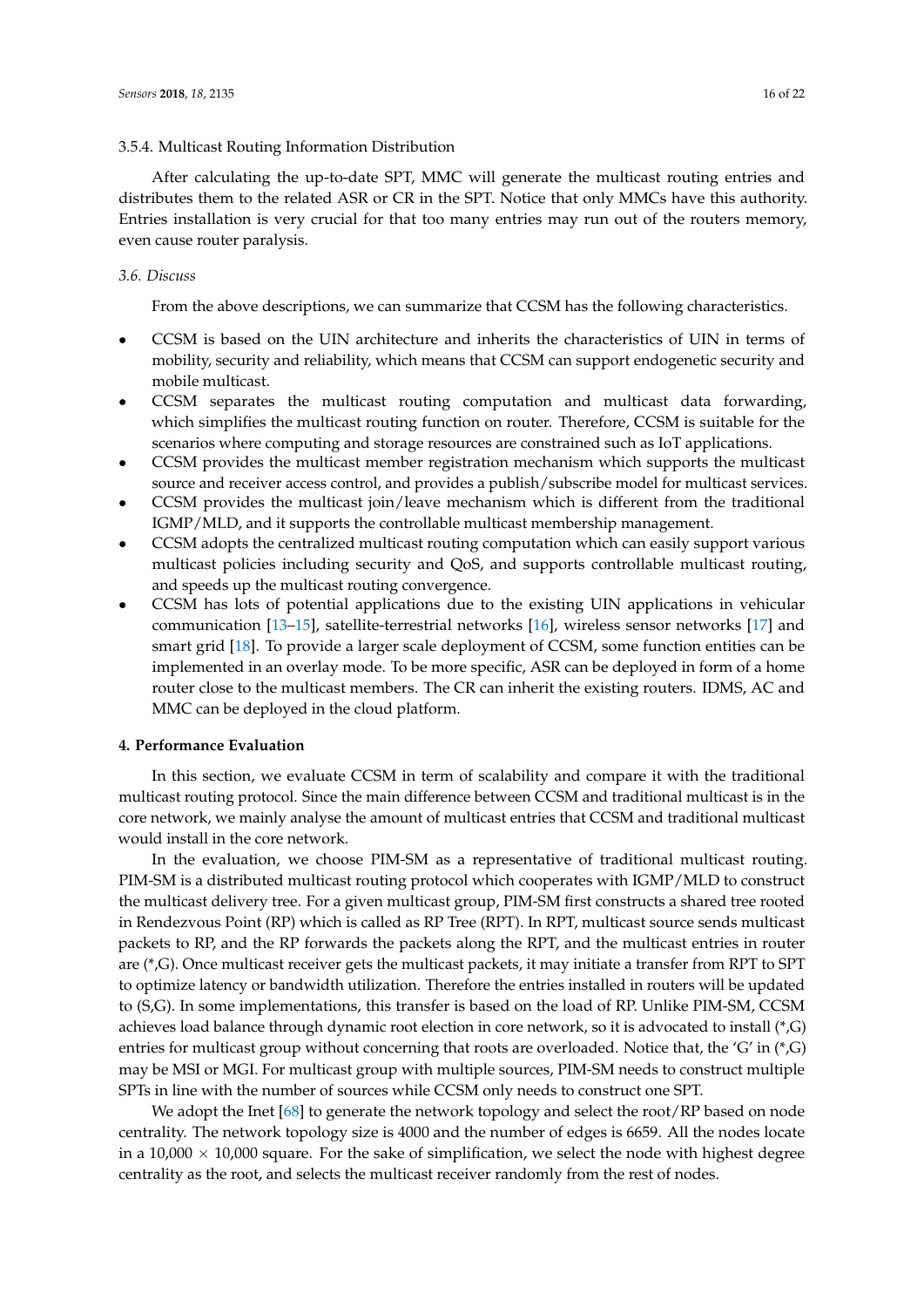In the analysis, we mainly focus on the multicast delivery tree reconstruction cost and multicast receiver join delay. We adopt the *hop* to measure the reconstruction cost and join delay. The reconstruction cost is measured by the total message delivery distances, and join delay is measured by the distance between multicast delivery tree and new multicast receiver.

Figure [9](#page-16-0) shows the reconstruction cost of CCSM and PIM-SM. During this simulation, we randomly select a node as multicast receiver to join the group, and we perform the CCSM multicast reconstruction procedure and PIM-SM graft procedure, respectively. We can find that when the number of multicast receiver is small, to be more specific, less than 54, the reconstruction cost of CCSM is lower than PIM-SM. When the number of receivers is greater than 54, the reconstruction cost of PIM-SM is smaller than CCSM. This is because that with the increase of multicast receivers, the PIM-SM graft procedure will have a high probability to encounter the existing multicast delivery tree, while as for CCSM, all the reconstruction has been initiated by MMC and MMC distributes the multicast routing entries to ASR or CR to update the multicast delivery tree. Therefore, the reconstruction procedure cannot benefit from the existing multicast delivery tree. This result also shows that comparing with PIM-SM, the CCSM is more effective when the multicast receiver density is small.

<span id="page-16-0"></span>

**Figure 9.** The multicast tree re-construction cost (hop).

Figure [10](#page-17-3) shows the average multicast receiver join delay of CCSM and PIM-SM. We simulate multicast join procedure by randomly selecting a new node as the multicast receiver. When a new multicast receiver joins the group, the multicast delivery tree will be reconstructed. Once the multicast delivery tree finished the update, the new multicast receiver will get the multicast packets. We calculate the average distance of all multicast receivers to get the multicast packets. From Figure [10,](#page-17-3) we can find that the average join delay of CCSM is lower than PIM-SM although CCSM will take more cost to rebuild the multicast tree when the multicast receiver density is large. The reason is that CCSM adopts the centralized computation method which can set up a global optimal multicast delivery tree for all receivers. On the contrary, PIM-SM adopts the graft method which can only get the local optimal multicast delivery tree. Therefore, the average join delay of CCSM is better than PIM-SM.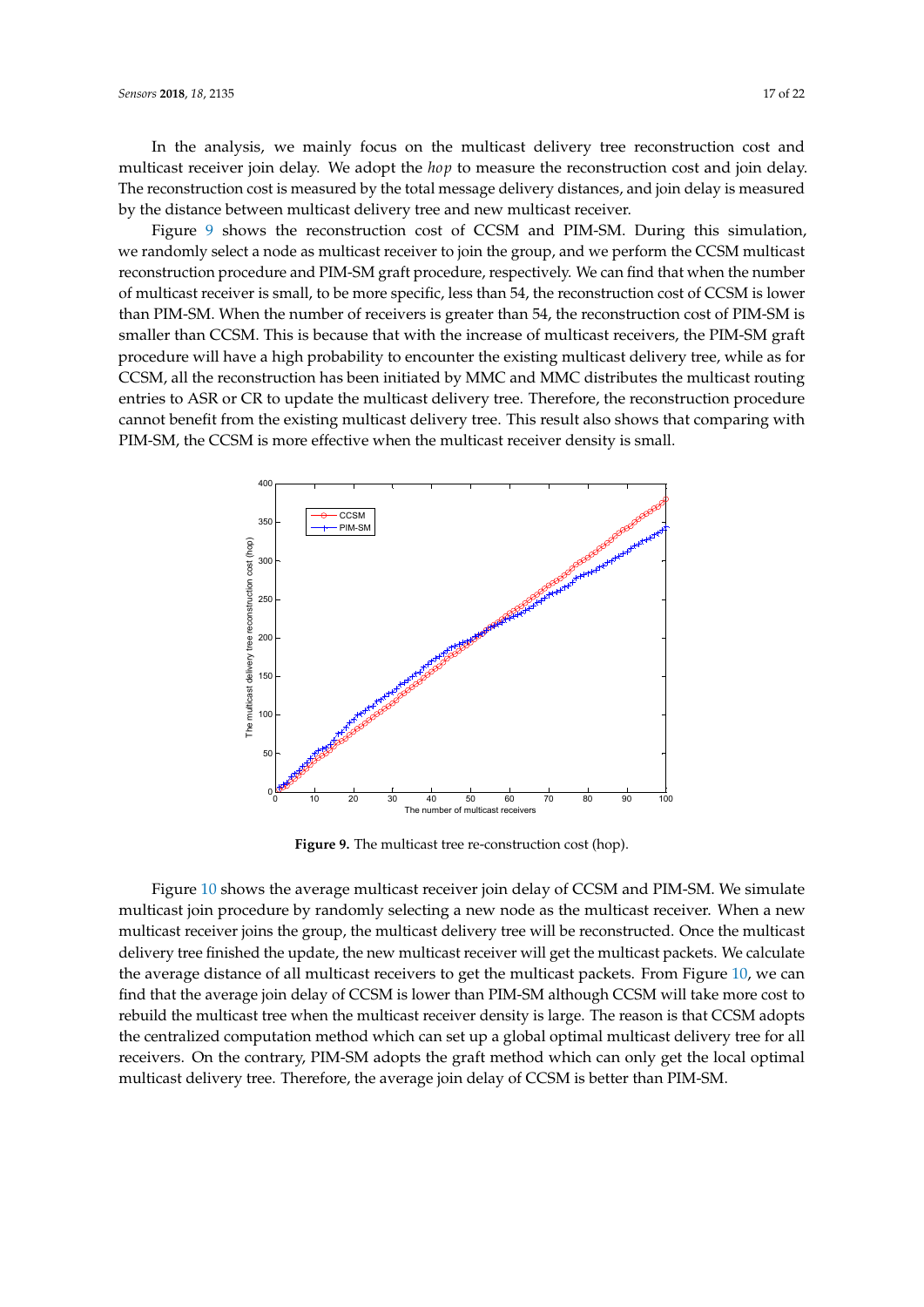<span id="page-17-3"></span>

**Figure 10.** The multicast receiver average join time (hop).

## <span id="page-17-2"></span>**5. Conclusions**

In this paper, we propose a central-controllable and secure multicast system for UIN to overcome the low security and controllability of traditional multicast. The proposed CCSM system demands all members to register in MMC at first and then calculates multicast forwarding paths for legitimate members. This enables MMC to distinguish the legitimacy of member. The root election scheme enables CCSM to reuse one SPT in multi-source groups. Compared with PIM-SM, CCSM has smaller average multicast join delay than PIM-SM, and has lower reconstruction cost than PIM-SM under small multicast receivers density. Besides, based on the inherited character of UIN, CCSM can support endogenetic security and mobile multicast. The design principle of CCSM absorbs the recent research efforts on future network architecture, which is in accordance with the trend of future network. However, there are still some problems that need further study including the source filtering for source-specific multicast and multiple MMCs cooperation.

**Author Contributions:** J.G. and Z.J. conceived the overall scheme architecutre; X.L. designed the simulation; J.G. and S.Y. analyzed the data; J.G. wrote the paper.

**Funding:** This research was funded in part by the National Basic Research Program of China (973 Program) under grant number 2013CB329102, the National Natural Science Foundation of China (NSFC) under grant number 61003283.

**Conflicts of Interest:** The authors declare no conflict of interest. The founding sponsors had no role in the design of the study; in the collection, analyses, or interpretation of data; in the writing of the manuscript, and in the decision to publish the results.

#### **References**

- <span id="page-17-0"></span>1. Leiner, B.M.; Cerf, V.G.; Clark, D.D.; Kahn, R.E.; Kleinrock, L.; Lynch, D.C.; Postel, J.; Roberts, L.G.; Wolff, S. A brief history of the Internet. *ACM SIGCOMM Comput. Commun. Rev.* **2009**, *39*, 22–31. [\[CrossRef\]](http://dx.doi.org/10.1145/1629607.1629613)
- <span id="page-17-1"></span>2. Miniwatts Marketing Group. Internet World Stats Usage and Population Statistics. 2018. Available online: <https://www.internetworldstats.com/stats.htm> (accessed on 30 June 2018).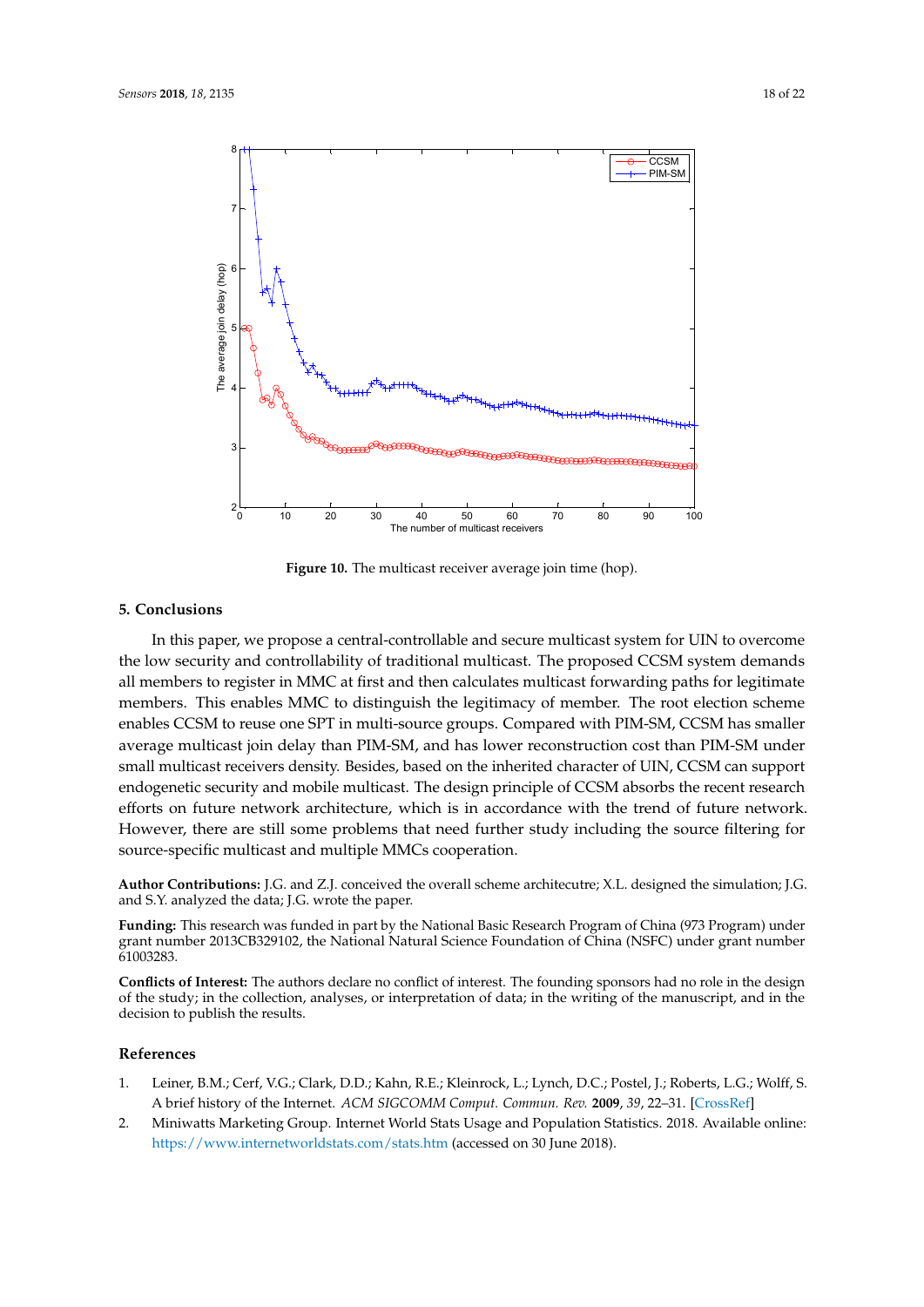- <span id="page-18-0"></span>3. Cisco. Cisco Visual Networking Index: Forecast and Methodology, 2016–2021. 2017. Available online: [https://www.cisco.com/c/en/us/solutions/collateral/service-provider/visual-networking-index-vni/](https://www.cisco.com/c/en/us/solutions/collateral/service-provider/visual-networking-index-vni/complete-white-paper-c11-481360.html) [complete-white-paper-c11-481360.html](https://www.cisco.com/c/en/us/solutions/collateral/service-provider/visual-networking-index-vni/complete-white-paper-c11-481360.html) (accessed on 30 June 2018).
- <span id="page-18-1"></span>4. Pan, J.; Paul, S.; Jain, R. A Survey of the research on future Internet architectures. *IEEE Commun. Mag.* **2012**, *49*, 26–36. [\[CrossRef\]](http://dx.doi.org/10.1109/MCOM.2011.5936152)
- <span id="page-18-2"></span>5. Zhang, H.; Quan, W.; Chao, H.C.; Qiao, C. Smart identifier network: A collaborative architecture for the future Internet. *IEEE Netw.* **2016**, *30*, 46–51. [\[CrossRef\]](http://dx.doi.org/10.1109/MNET.2016.7474343)
- <span id="page-18-3"></span>6. Jacobfeuerborn, B.; Meissner, P. 5G White Paper. 2015. Available online: [https://www.ngmn.org/fileadmin/](https://www.ngmn.org/fileadmin/ngmn/content/downloads/Technical/2015/NGMN_5G_White_Paper_V1_0.pdf) [ngmn/content/downloads/Technical/2015/NGMN\\_5G\\_White\\_Paper\\_V1\\_0.pdf](https://www.ngmn.org/fileadmin/ngmn/content/downloads/Technical/2015/NGMN_5G_White_Paper_V1_0.pdf) (accessed on 30 June 2018).
- <span id="page-18-4"></span>7. Xylomenos, G.; Ververidis, C.N.; Siris, V.A.; Fotiou, N.; Tsilopoulos, C.; Vasilakos, X.; Katsaros, K.V.; Polyzos, G.C. A survey of information-centric networking research. *IEEE Commun. Surv. Tutor.* **2014**, *16*, 1024–1049. [\[CrossRef\]](http://dx.doi.org/10.1109/SURV.2013.070813.00063)
- <span id="page-18-5"></span>8. Dong, P.; Qin, Y.; Zhang, H. Research on universal network supporting pervasive services. *Acta Electron. Sin.* **2007**, *35*, 599–606.
- 9. Zhang, H.k.; Luo, H.B. Fundamental research on theories of smart and cooperative networks. *Acta Electron. Sin.* **2013**, *41*, 1249–1254.
- <span id="page-18-6"></span>10. Song, F.; Zhou, Y.; Kong, K.; Zheng, Q.; You, I.; Zhang, H. Smart collaborative connection management for identifier-based network. *IEEE Access* **2017**, *5*, 7936–7949. [\[CrossRef\]](http://dx.doi.org/10.1109/ACCESS.2017.2700337)
- <span id="page-18-7"></span>11. Zhang, H.; Su, W.; Quan, W. *Smart Collaborative Identifier Network—A Promising Design for Future Internet*; Springer: Berlin, Germany, 2016.
- <span id="page-18-8"></span>12. Guan, J.; Yan, Z.; Yao, S.; Xu, C.; Zhang, H. GBC-based caching function group selection algorithm for SINET. *J. Netw. Comput. Appl.* **2017**, *85*, 56–63. [\[CrossRef\]](http://dx.doi.org/10.1016/j.jnca.2016.12.004)
- <span id="page-18-9"></span>13. Dong, P.; Zheng, T.; Yu, S.; Zhang, H.; Yan, X. Enhancing vehicular communication using 5G-enabled smart collaborative networking. *IEEE Wirel. Commun.* **2017**, *24*, 72–79. [\[CrossRef\]](http://dx.doi.org/10.1109/MWC.2017.1600375)
- 14. Quan, W.; Liu, Y.; Zhang, H.; Yu, S. Enhancing crowd collaborations for software defined vehicular networks. *IEEE Commun. Mag.* **2017**, *55*, 80–86. [\[CrossRef\]](http://dx.doi.org/10.1109/MCOM.2017.1601162)
- <span id="page-18-10"></span>15. Dong, P.; Song, B.; Zhang, H.; Du, X. Improving onboard Internet services for high-speed vehicles by multipath transmission in heterogeneous wireless networks. *IEEE Trans. Veh. Technol.* **2016**, *65*, 9493–9507. [\[CrossRef\]](http://dx.doi.org/10.1109/TVT.2016.2581020)
- <span id="page-18-11"></span>16. Feng, B.; Zhou, H.; Zhang, H.; Li, G.; Li, H.; Yu, S.; Chao, H. HetNet: A flexible architecture for heterogeneous satellite-terrestrial networks. *IEEE Netw.* **2017**, *31*, 86–92. [\[CrossRef\]](http://dx.doi.org/10.1109/MNET.2017.1600330)
- <span id="page-18-12"></span>17. Yang, D.; Xu, Y.; Wang, H.; Zheng, T.; Zhang, H.; Zhang, H.; Gidlund, M. Assignment of segmented slots enabling reliable real-time transmission in industrial wireless sensor networks. *IEEE Trans. Ind. Electron.* **2015**, *62*, 3966–3977. [\[CrossRef\]](http://dx.doi.org/10.1109/TIE.2015.2402642)
- <span id="page-18-13"></span>18. Jiang, Z.; Quan, W.; Guan, J.; Zhang, H. A SINET-based communication architecture for smart grid. In Proceedings of the International Telecommunication Networks and Applications Conference, (ITNAC 2015), Sydney, Australia, 18–20 November 2015; pp. 298–301.
- <span id="page-18-14"></span>19. Guan, J.; Quan, W.; Xu, C.; Zhou, H.; Zhang, H. The multicast service model for next generation Internet based on identifier/locator separation. In Proceedings of the 2012 IEEE Globecom Workshops (GLOBECOM 2012), Anaheim, CA, USA, 3–7 December 2012; pp. 992–997.
- <span id="page-18-15"></span>20. Rahman, A.; Dijk, E. *Group Communication for the Constrained Application Protocol (CoAP)*; RFC 7390; IETF: Fremont, CA, USA, 2014; pp. 1–46.
- <span id="page-18-16"></span>21. Fenner, B.; Handley, M.; Holbrook, H.; Kouvelas, I.; Parekh, R.; Zhang, Z.; Zheng, L. *Protocol Independent Multicast-Sparse Mode (PIM-SM): Protocol Specification (Revised)*; RFC 7761; IETF: Fremont, CA, USA, 2015; pp. 1–137.
- <span id="page-18-17"></span>22. Adams, A.; Nicolas, J.; Siadak, W. *Protocol Independent Multicast-Dense Mode (PIM-DM): Protocol Specification (Revised)*; RFC 3973; IETF: Fremont, CA, USA, 2006; pp. 1–59.
- <span id="page-18-18"></span>23. Handley, M.; Kouvelas, I.; Speakman, T.; Vicisano, L. *Bidirectional Protocol Independent Multicast (BIDIR-PIM)*; RFC 5015; IETF: Fremont, CA, USA, 2007; pp. 1–43.
- <span id="page-18-19"></span>24. Deering, S. Host Extensions for IP Multicasting. 1989. Available online: <https://tools.ietf.org/html/rfc1112> (accessed on 30 June 2018).
- <span id="page-18-20"></span>25. Cheriton, D.R.; Deering, S.E. Host Groups: A Multicast Extension for Datagram Internetworks. *SIGCOMM Comput. Commun. Rev.* **1985**, *15*, 172–179. [\[CrossRef\]](http://dx.doi.org/10.1145/318951.319039)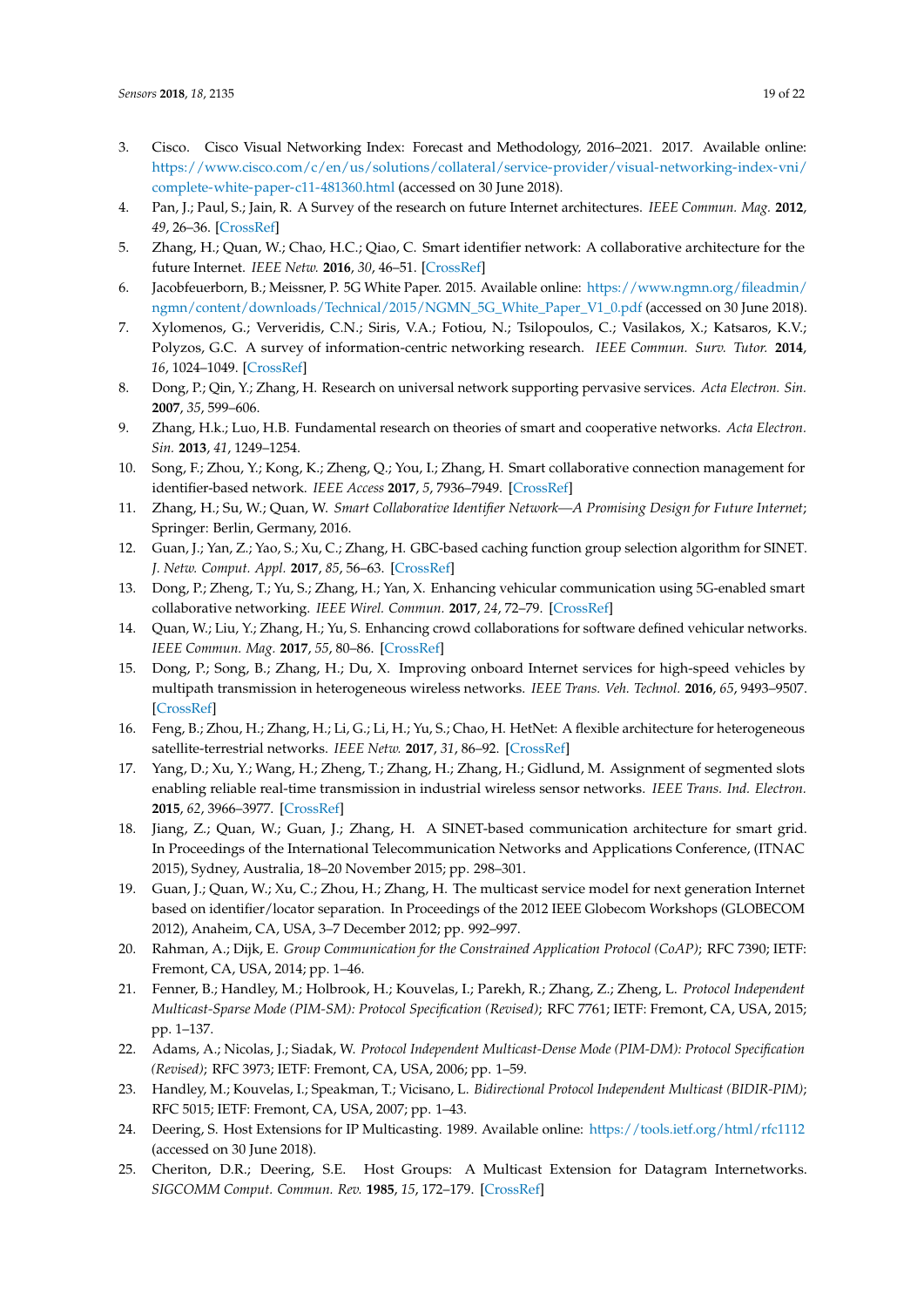- <span id="page-19-0"></span>26. Cain, B.; Deering, S.; Fenner, B.; Kouvelas, I.; Thyagarajan, A. Internet Group Management Protocol, Version 3. 2002. Available online: <https://tools.ietf.org/html/rfc3376> (accessed on 30 June 2018).
- <span id="page-19-1"></span>27. Vida, R.; Costa, L.H.M.K.; Fdida, S.; Deering, S.; Fenner, B.; Kouvelas, I.; Haberman, B. Multicast Listener Discovery Version 2 (MLDv2) for IPv6. 2004. Available online: <https://tools.ietf.org/html/rfc3810> (accessed on 30 June 2018).
- <span id="page-19-2"></span>28. Judge, P.; Ammar, M. Security issues and solutions in multicast content distribution: A survey. *IEEE Netw.* **2003**, *17*, 30–36. [\[CrossRef\]](http://dx.doi.org/10.1109/MNET.2003.1174175)
- <span id="page-19-4"></span><span id="page-19-3"></span>29. Guan, J. Research on key technologies of IPv6 mobile multicast. *Beijing Jiaotong Univ.* **2009**, 16–18. [\[CrossRef\]](http://dx.doi.org/10.7666/d.y1854430)
- 30. Guan, J.; You, I.; Xu, C.; Zhang, H. The PMIPv6-Based Group Binding Update for IoT Devices. *Mob. Inf. Syst.* **2016**, *2016*, 7853219. [\[CrossRef\]](http://dx.doi.org/10.1155/2016/7853219)
- <span id="page-19-5"></span>31. Islam, S.; Muslim, N.; Atwood, J.W. A Survey on Multicasting in Software-Defined Networking. *IEEE Commun. Surv. Tutor.* **2018**, *20*, 355–387. [\[CrossRef\]](http://dx.doi.org/10.1109/COMST.2017.2776213)
- <span id="page-19-6"></span>32. Shen, S.H.; Huang, L.H.; Yang, D.N.; Chen, W.T. Reliable multicast routing for software-defined networks. In Proceedings of the 2015 IEEE Conference on Computer Communications (INFOCOM), Kowloon, Hong Kong, 26 April–1 May 2015; pp. 181–189.
- <span id="page-19-7"></span>33. Blendin, J.; Rückert, J.; Volk, T.; Hausheer, D. Adaptive software defined multicast. In Proceedings of the 2015 1st IEEE Conference on Network Softwarization (NetSoft), London, UK, 13–17 April 2015; pp. 1–9.
- <span id="page-19-8"></span>34. Ruckert, J.; Blendin, J.; Hark, R.; Hausheer, D. DYNSDM: Dynamic and flexible software-defined multicast for ISP environments. In Proceedings of the 2015 11th International Conference on Network and Service Management (CNSM), Barcelona, Spain, 9–13 November 2015; pp. 117–125.
- <span id="page-19-9"></span>35. Humernbrum, T.; Hagedorn, B.; Gorlatch, S. Towards efficient multicast communication in Software-Defined Networks. In Proceedings of the 2016 IEEE 36th International Conference on Distributed Computing Systems Workshops (ICDCSW), Nara, Japan, 27–30 June 2016; pp. 106–113.
- <span id="page-19-10"></span>36. Moskowitz, R.; Komu, M. Host Identity Protocol Architecture. 2018. Available online: [https://tools.ietf.org/](https://tools.ietf.org/html/draft-ietf-hip-rfc4423-bis-19) [html/draft-ietf-hip-rfc4423-bis-19](https://tools.ietf.org/html/draft-ietf-hip-rfc4423-bis-19) (accessed on 30 June 2018).
- <span id="page-19-11"></span>37. Moskowitz, R.; Heer, T.; Jokela, P.; Henderson, T.R. Host Identity Protocol Version 2 (HIPv2). 2015. Available online: <https://tools.ietf.org/html/rfc7401> (accessed on 30 June 2018).
- <span id="page-19-12"></span>38. Henderson, T.; Gurtov, A. The Host Identity Protocol (HIP) Experiment Report. 2012. Available online: <https://tools.ietf.org/html/rfc6538> (accessed on 30 June 2018).
- <span id="page-19-13"></span>39. Kovacshazi, Z.; Vida, R. Host Identity Specific Multicast. In Proceedings of the 2007 Third International Conference Networking and Services (ICNS), Athens, Greece, 19–25 June 2007.
- <span id="page-19-14"></span>40. Zhu, X.; Atwood, J.W. A Secure Multicast Model for Peer-to-Peer and Access Networks Using the Host Identity Protocol. In Proceedings of the 2007 4th IEEE Consumer Communications and Networking Conference, Las Vegas, NV, USA, 11–13 January 2007; pp. 1098–1102.
- <span id="page-19-15"></span>41. Zhu, X.; Ding, Z.; Wang, X. A Multicast Routing Algorithm Applied to HIP-Multicast Model. In Proceedings of the 2011 International Conference on Network Computing and Information Security, Guilin, China, 14–15 May 2011; Volume 1, pp. 169–174.
- <span id="page-19-16"></span>42. Särelä, M.; Esteve Rothenberg, C.; Zahemszky, A.; Nikander, P.; Ott, J. BloomCasting: Security in Bloom Filter Based Multicast. In *Information Security Technology for Applications*; Aura, T., Järvinen, K., Nyberg, K., Eds.; Springer: Berlin/Heidelberg, Germany, 2012; pp. 1–16.
- <span id="page-19-17"></span>43. Farinacci, D.; Fuller, V.; Meyer, D.; Lewis, D. The Locator/ID Separation Protocol (LISP). 2013. Available online: <https://tools.ietf.org/html/rfc6830> (accessed on 30 June 2018).
- <span id="page-19-18"></span>44. Farinacci, D.; Meyer, D.; Zwiebel, J.; Venaas, S. The Locator/ID Separation Protocol (LISP) for Multicast Environments. 2013. Available online: <https://tools.ietf.org/html/rfc6831> (accessed on 30 June 2018).
- <span id="page-19-19"></span>45. Moreno, V.; Farinacci, D. Signal-Free LISP Multicast. 2018. Available online: [https://tools.ietf.org/html/](https://tools.ietf.org/html/draft-ietf-lisp-signal-free-multicast-09) [draft-ietf-lisp-signal-free-multicast-09](https://tools.ietf.org/html/draft-ietf-lisp-signal-free-multicast-09) (accessed on 30 June 2018).
- <span id="page-19-20"></span>46. Atkinson, R.; Bhatti, S. Identifier-Locator Network Protocol (ILNP) Architectural Description. 2012. Available online: <https://tools.ietf.org/html/rfc6740> (accessed on 30 June 2018).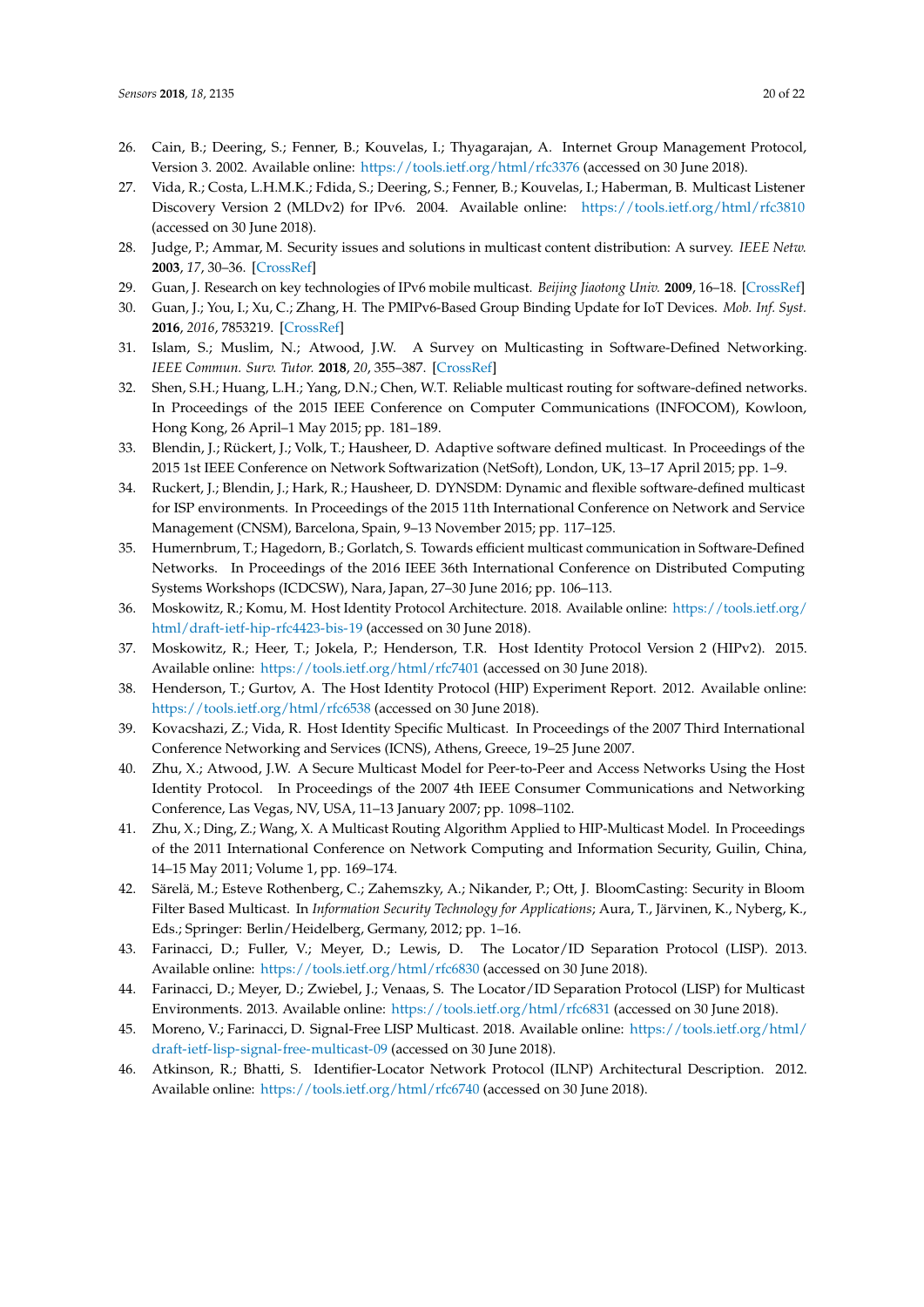- <span id="page-20-0"></span>47. Antonini, M.; Cirani, S.; Ferrari, G.; Medagliani, P.; Picone, M.; Veltri, L. Lightweight multicast forwarding for service discovery in low-power IoT networks. In Proceedings of the 2014 22nd International Conference on Software, Telecommunications and Computer Networks (SoftCOM), Split, Croatia, 17–19 September 2014; pp. 133–138.
- <span id="page-20-1"></span>48. Santamaria, A.F.; Sottile, C.; Fazio, P. PAMTree: Partitioned Multicast Tree Protocol for Efficient Data Dissemination in a VANET Environment. *Int. J. Distrib. Sens. Netw.* **2015**, *11*, 431492. [\[CrossRef\]](http://dx.doi.org/10.1155/2015/431492)
- <span id="page-20-2"></span>49. Winter, T.; Thubert, P.; Brandt, A.; Hui, J.W.; Kelsey, R.; Levis, P.; Pister, K.; Struik, R.; Vasseur, J.; Alexander, R.K. RPL: IPv6 Routing Protocol for Low-Power and Lossy Networks. 2012. Available online: <https://tools.ietf.org/html/rfc6550> (accessed on 30 June 2018).
- <span id="page-20-3"></span>50. Hui, J.W.; Kelsey, R. Multicast Protocol for Low-Power and Lossy Networks (MPL). 2016. Available online: <https://tools.ietf.org/html/rfc7731> (accessed on 30 June 2018).
- <span id="page-20-4"></span>51. Levis, P.; Clausen, T.H.; Hui, J.; Gnawali, O.; Ko, J. The Trickle Algorithm. 2011. Available online: <https://tools.ietf.org/html/rfc6206> (accessed on 30 June 2018).
- <span id="page-20-5"></span>52. Oikonomou, G.; Phillips, I.; Tryfonas, T. IPv6 Multicast Forwarding in RPL-Based Wireless Sensor Networks. *Wirel. Pers. Commun.* **2013**, *73*, 1089–1116. [\[CrossRef\]](http://dx.doi.org/10.1007/s11277-013-1250-5)
- <span id="page-20-6"></span>53. Abdel Fadeel, K.Q.; El Sayed, K. ESMRF: Enhanced Stateless Multicast RPL Forwarding For IPv6-based Low-Power and Lossy Networks. In Proceedings of the 2015 Workshop on IoT Challenges in Mobile and Industrial Systems (IoT-Sys '15), Florence, Italy, 18 May 2015; ACM: New York, NY, USA, 2015; pp. 19–24.
- <span id="page-20-7"></span>54. Lorente, G.G.; Lemmens, B.; Carlier, M.; Braeken, A.; Steenhaut, K. BMRF: Bidirectional Multicast RPL Forwarding. *Ad Hoc Netw.* **2017**, *54*, 69–84. [\[CrossRef\]](http://dx.doi.org/10.1016/j.adhoc.2016.10.004)
- <span id="page-20-8"></span>55. Conti, M.; Kaliyar, P.; Lal, C. REMI: A Reliable and Secure Multicast Routing Protocol for IoT Networks. In Proceedings of the 12th International Conference on Availability, Reliability and Security (ARES '17), Reggio Calabria, Italy, 29 August–1 September 2017; ACM: New York, NY, USA, 2017; pp. 84:1–84:8.
- <span id="page-20-9"></span>56. Rahman, A.; Dijk, E. Group Communication for the Constrained Application Protocol (CoAP). 2014. Available online: <https://tools.ietf.org/html/rfc7390> (accessed on 30 June 2018).
- <span id="page-20-10"></span>57. Hardjono, T.; Weis, B. *The Multicast Group Security Architecture*; RFC 3740; IETF: Fremont, CA, USA, 2004; pp. 1–26.
- <span id="page-20-11"></span>58. Baugher, M.; Canetti, R.; Dondeti, L.R.; Lindholm, F. *Multicast Security (MSEC) Group Key Management Architecture*; RFC 4046; IETF: Fremont, CA, USA, 2005; pp. 1–38.
- <span id="page-20-12"></span>59. Challal, Y.; Bettahar, H.; Bouabdallah, A. A taxonomy of multicast data origin authentication: Issues and solutions. *IEEE Commun. Surv. Tutor.* **2004**, *6*, 34–57. [\[CrossRef\]](http://dx.doi.org/10.1109/COMST.2004.5342292)
- <span id="page-20-13"></span>60. Kellil, M.; Romdhani, I.; Lach, H.; Bouabdallah, A.; Betttahar, H. Multicast receiver and sender access control and its applicability to mobile IP environments: A survey. *IEEE Commun. Surv. Tutor.* **2005**, *7*, 46–70. [\[CrossRef\]](http://dx.doi.org/10.1109/COMST.2005.1610545)
- <span id="page-20-14"></span>61. Rams, T.; Pacyna, P. A Survey of Group Key Distribution Schemes With Self-Healing Property. *IEEE Commun. Surv. Tutor.* **2013**, *15*, 820–842. [\[CrossRef\]](http://dx.doi.org/10.1109/SURV.2012.081712.00144)
- <span id="page-20-15"></span>62. Porambage, P.; Braeken, A.; Schmitt, C.; Gurtov, A.; Ylianttila, M.; Stiller, B. Group Key Establishment for Enabling Secure Multicast Communication in Wireless Sensor Networks Deployed for IoT Applications. *IEEE Access* **2015**, *3*, 1503–1511. [\[CrossRef\]](http://dx.doi.org/10.1109/ACCESS.2015.2474705)
- <span id="page-20-16"></span>63. Castiglione, A.; D'Arco, P.; Santis, A.D.; Russo, R. Secure group communication schemes for dynamic heterogeneous distributed computing. *Futur. Gener. Comput. Syst.* **2017**, *74*, 313–324. [\[CrossRef\]](http://dx.doi.org/10.1016/j.future.2015.11.026)
- <span id="page-20-17"></span>64. Wang, L.; Qin, Y.; Zhou, H.; Guan, J.; Zhang, H. Design, Implementation, and Performance Evaluation of Efficient PMIPv6 Based Mobile Multicast Sender Support Schemes. *Mob. Inf. Syst.* **2015**, *2015*, 741460. [\[CrossRef\]](http://dx.doi.org/10.1155/2015/741460)
- <span id="page-20-18"></span>65. Guan, J.; Zhou, H.; Xu, C.; Zhang, H.; Luo, H. The Performance Analysis of the Multicast Extension Support for Proxy MIPv6. *Wirel. Pers. Commun.* **2011**, *61*, 657–677. [\[CrossRef\]](http://dx.doi.org/10.1007/s11277-011-0425-1)
- <span id="page-20-19"></span>66. Fenner, B.; He, H.; Haberman, B.; Sandick, H. Internet Group Management Protocol (IGMP)/Multicast Listener Discovery (MLD)-Based Multicast Forwarding ("IGMP/MLD Proxying"). 2006. Available online: <https://tools.ietf.org/html/rfc4605> (accessed on 30 June 2018).